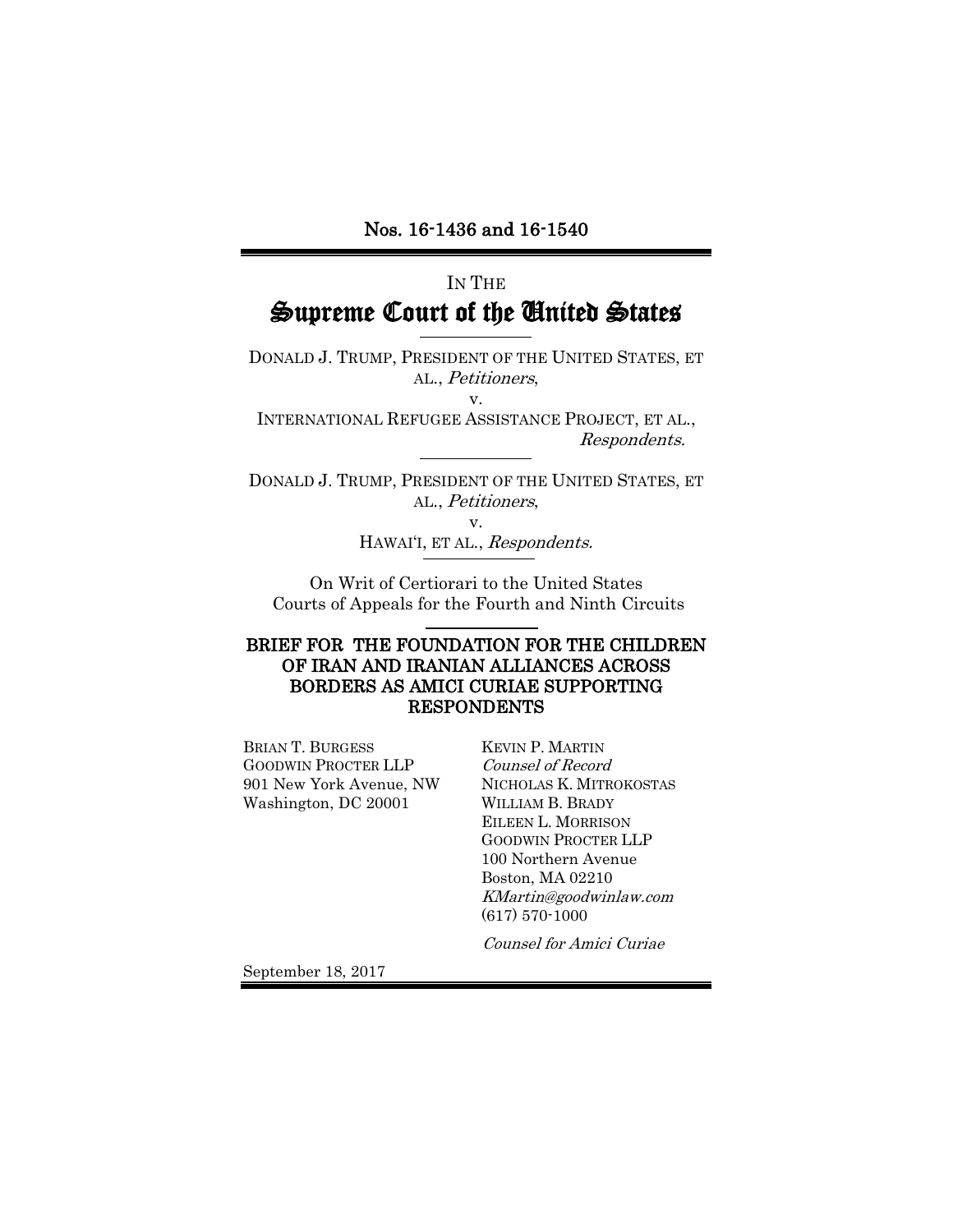### TABLE OF CONTENTS

|         | INTEREST OF THE AMICI CURIAE  1      |
|---------|--------------------------------------|
|         |                                      |
| L.      |                                      |
| $\Pi$ . |                                      |
| III.    |                                      |
| IV.     |                                      |
|         | SUMMARY OF ARGUMENT 13               |
|         |                                      |
| I.      | The Executive Order's Travel         |
|         |                                      |
|         | <b>Existing Screening</b><br>$A_{-}$ |
|         | <b>Procedures for Persons</b>        |
|         | from the Six Restricted              |
|         | Countries to Enter the               |
|         | United States Are Robust             |
|         | and Thorough.  15                    |
|         | The List of Countries<br><b>B.</b>   |
|         | Singled Out by the                   |
|         | <b>Executive Order's Travel</b>      |
|         | Ban Lacks a Rational                 |
|         | Connection to the Asserted           |
|         | Reasons for the Ban 19               |
| HI.     | The President's Statutory            |
|         | Authority Under Section 1182(f)      |
|         | Does Not Justify the Executive       |
|         |                                      |
|         |                                      |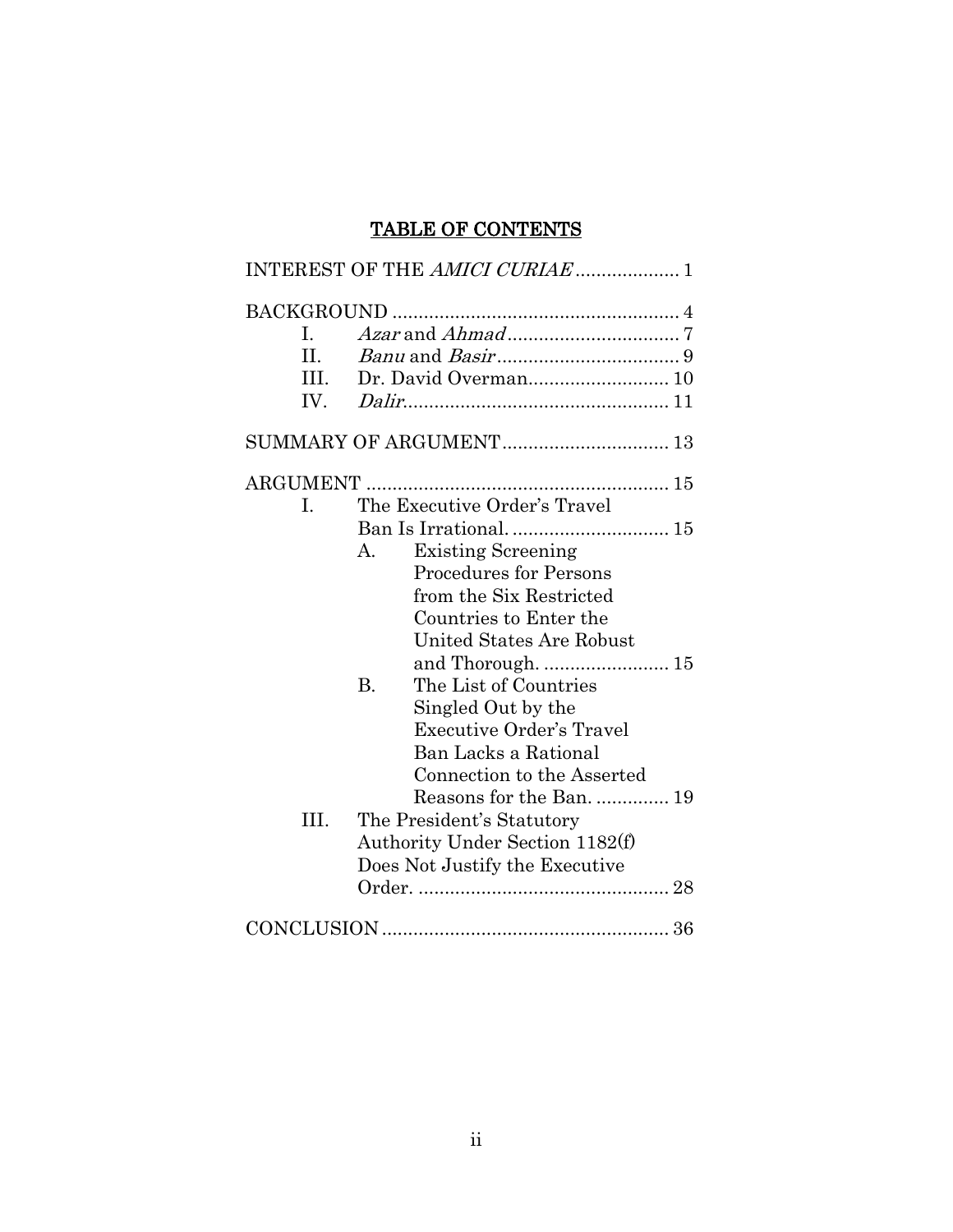### TABLE OF AUTHORITIES

## Cases Page(s)

| Aziz v. Trump,<br>234 F. Supp. 3d 724 (E.D. Va. 2017)  4                                                                                                  |
|-----------------------------------------------------------------------------------------------------------------------------------------------------------|
| City of Cleburne v. Cleburne Living<br>Ctr.                                                                                                               |
| Dep't of Revenue of Or. v. ACF Indus.,<br>Inc.,                                                                                                           |
| Fleming v. Mohawk Wrecking &<br>Lumber Co.,                                                                                                               |
| Gonzales v. Oregon,                                                                                                                                       |
| Hawai'i v. Trump,<br>241 F. Supp. 3d 1119 (D. Haw. 2017) 20                                                                                               |
| Hawai'i v. Trump,<br>859 F.3d 741 (9th Cir. 2017), cert.<br>granted, 137 S. Ct. 2080 (2017) passim                                                        |
| Int'l Refugee Assistance Project v.<br>Trump,<br>241 F. Supp. 3d 539<br>(D. Md. 2017), aff'd in part, vacated<br><i>in part by</i> 857 F.3d 554 (4th Cir. |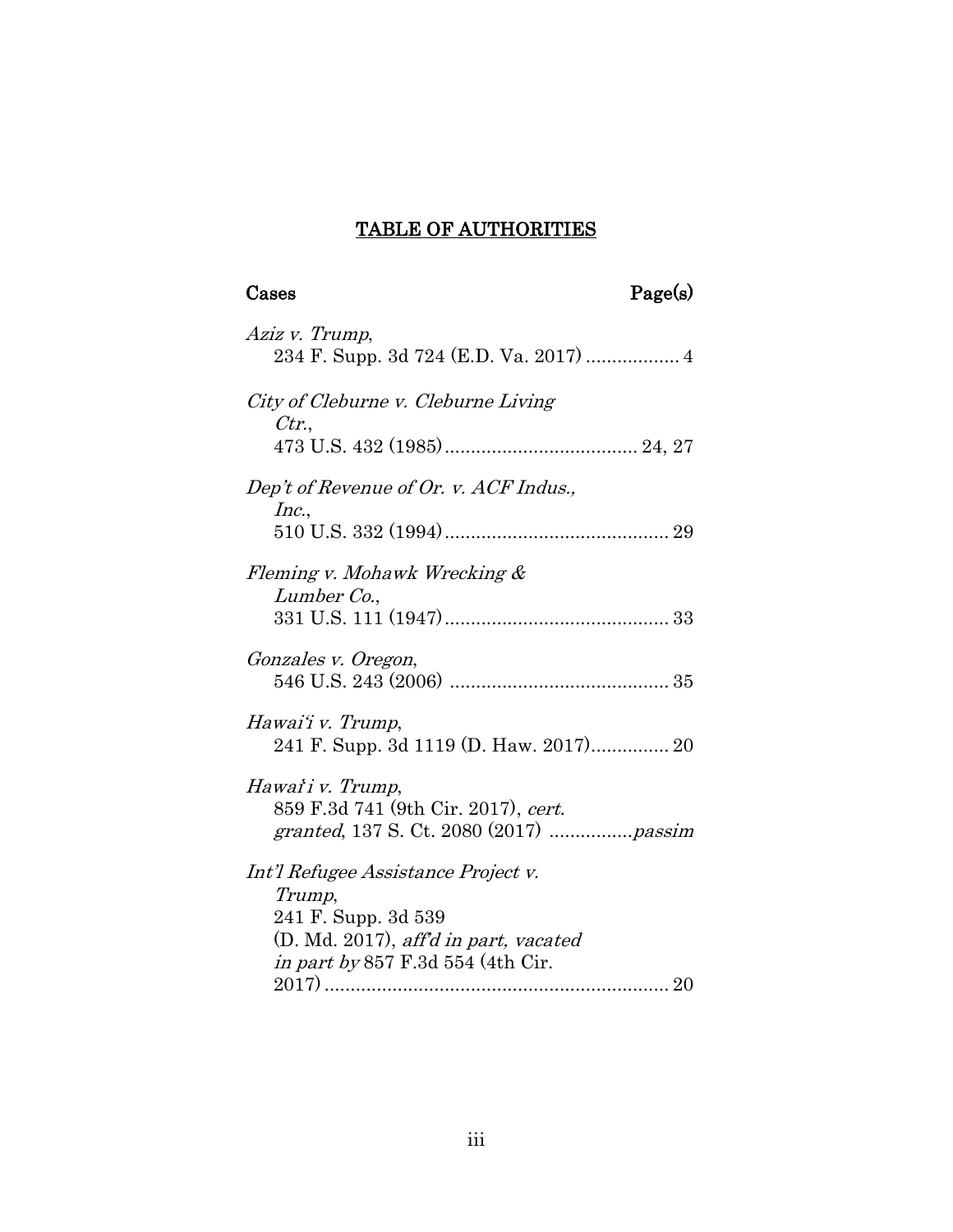| Int'l Refugee Assistance Project v.<br>Trump,<br>857 F.3d 554 (4th Cir. 2017), cert.<br>granted, 137 S. Ct. 2080 (2017)  passim |
|---------------------------------------------------------------------------------------------------------------------------------|
| Jimenez v. Weinberger,                                                                                                          |
| Mathews v. Diaz,                                                                                                                |
| McDonnell v. United States,                                                                                                     |
| Miller v. Alabama,                                                                                                              |
| Plyler v. Doe,                                                                                                                  |
| Romer v. Evans,                                                                                                                 |
| Ruiz-Diaz v. United States,<br>703 F.3d 4837 (9th Cir. 2012)  15                                                                |
| U.S. Dep't of Agriculture v. Moreno,                                                                                            |
| Washington v. Trump,                                                                                                            |
| Youngstown Sheet & Tube Co. v.<br>Sawyer,                                                                                       |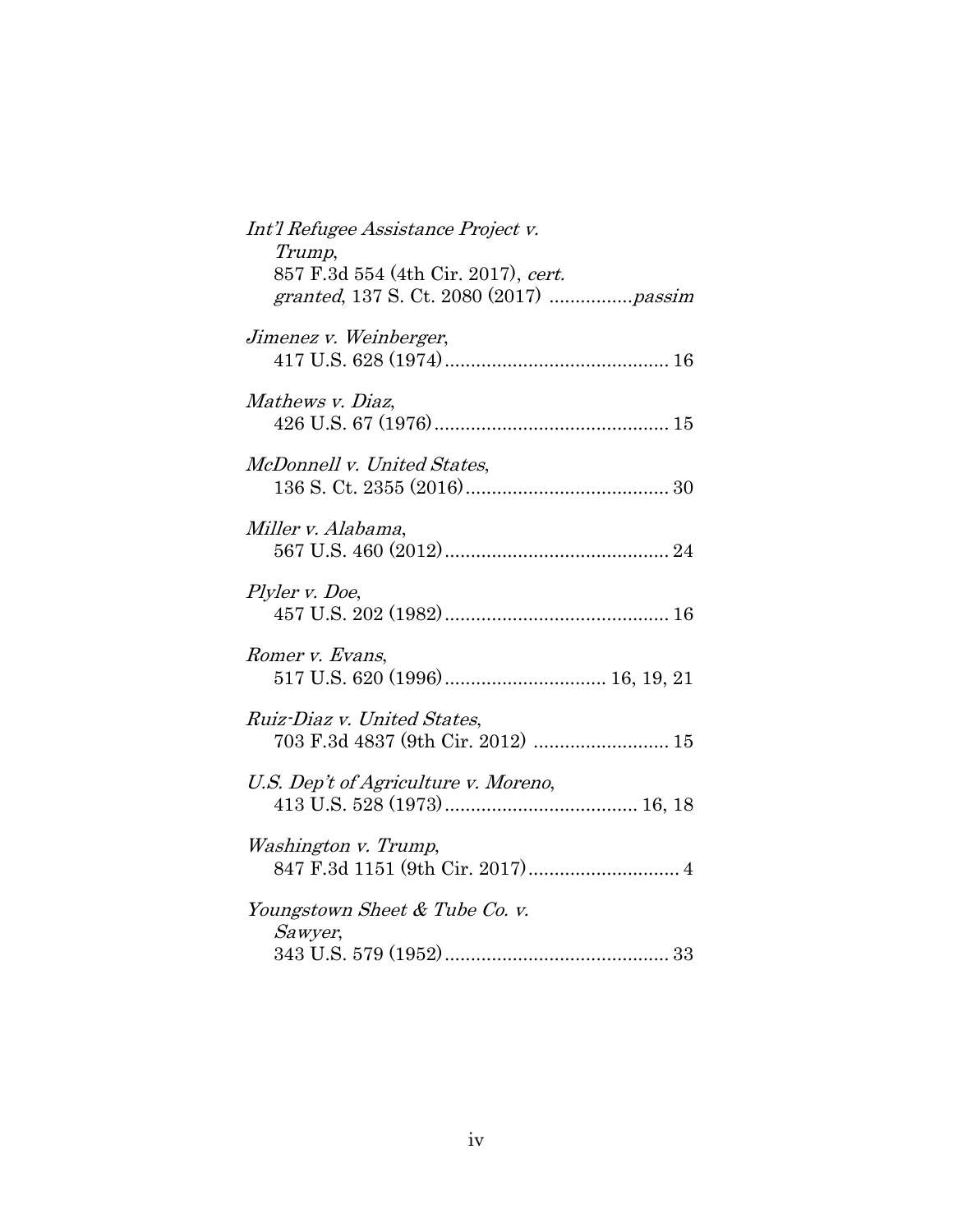### Statutes

### Other Authorities

| Kate M. Manuel, <i>Executive Authority to</i><br><i>Exclude Aliens: In Brief</i> (Cong. Res.   |
|------------------------------------------------------------------------------------------------|
| Norman Singer & Shambie Singer,<br>2B Sutherland Statutes and<br>Statutory Construction § 49:3 |
| Proclamation No. 8693, 76 Fed. Reg.                                                            |
| Proclamation No. 8342, 74 Fed. Reg.                                                            |
| Proclamation No. 6958, 61 Fed. Reg.                                                            |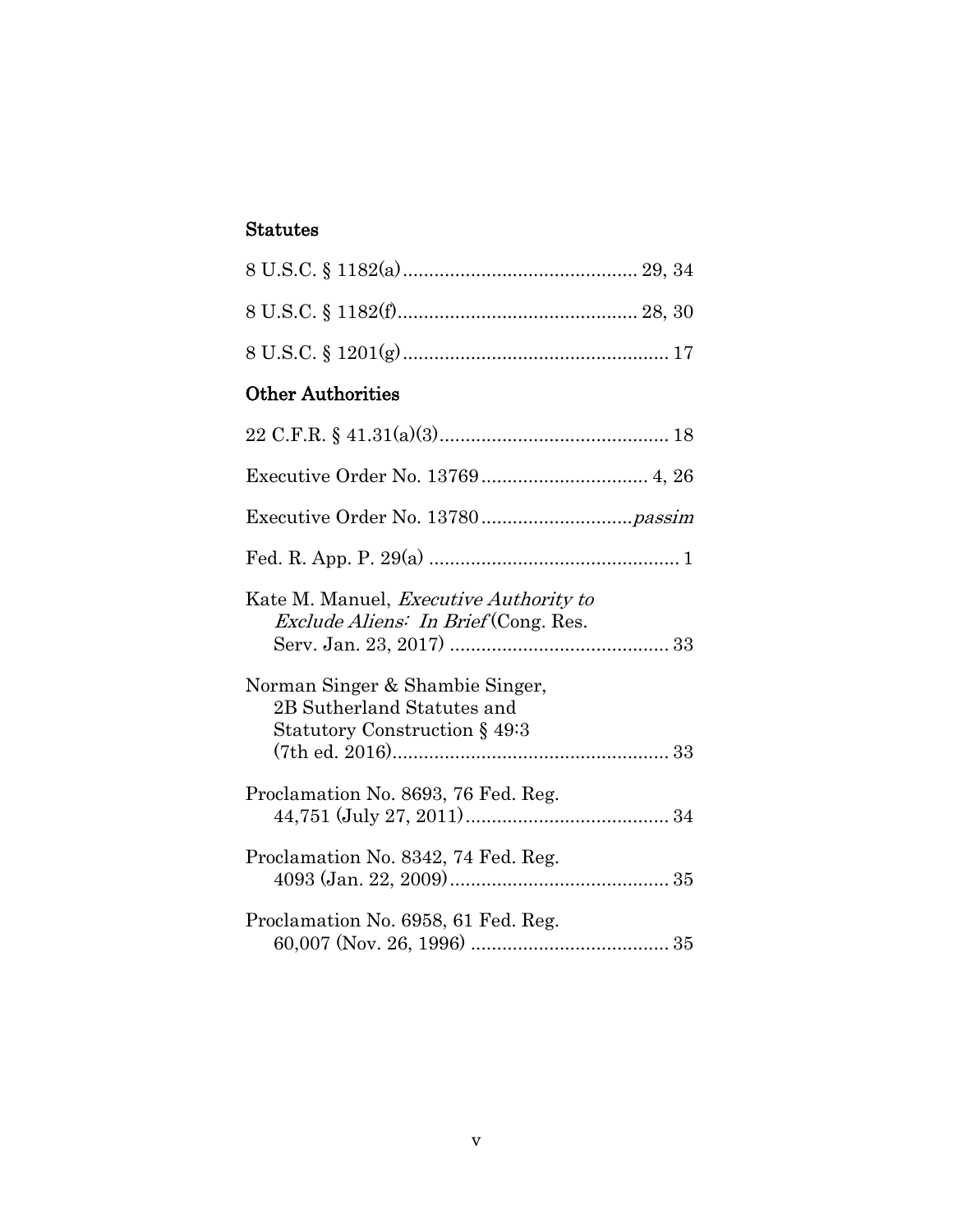| Exec. Order No. 12,807, 57 Fed. Reg. |
|--------------------------------------|
| Proclamation No. 5887, 53 Fed. Reg.  |
| Proclamation No. 5829, 53 Fed. Reg.  |
| Proclamation No. 5517, 51 Fed. Reg.  |
|                                      |
|                                      |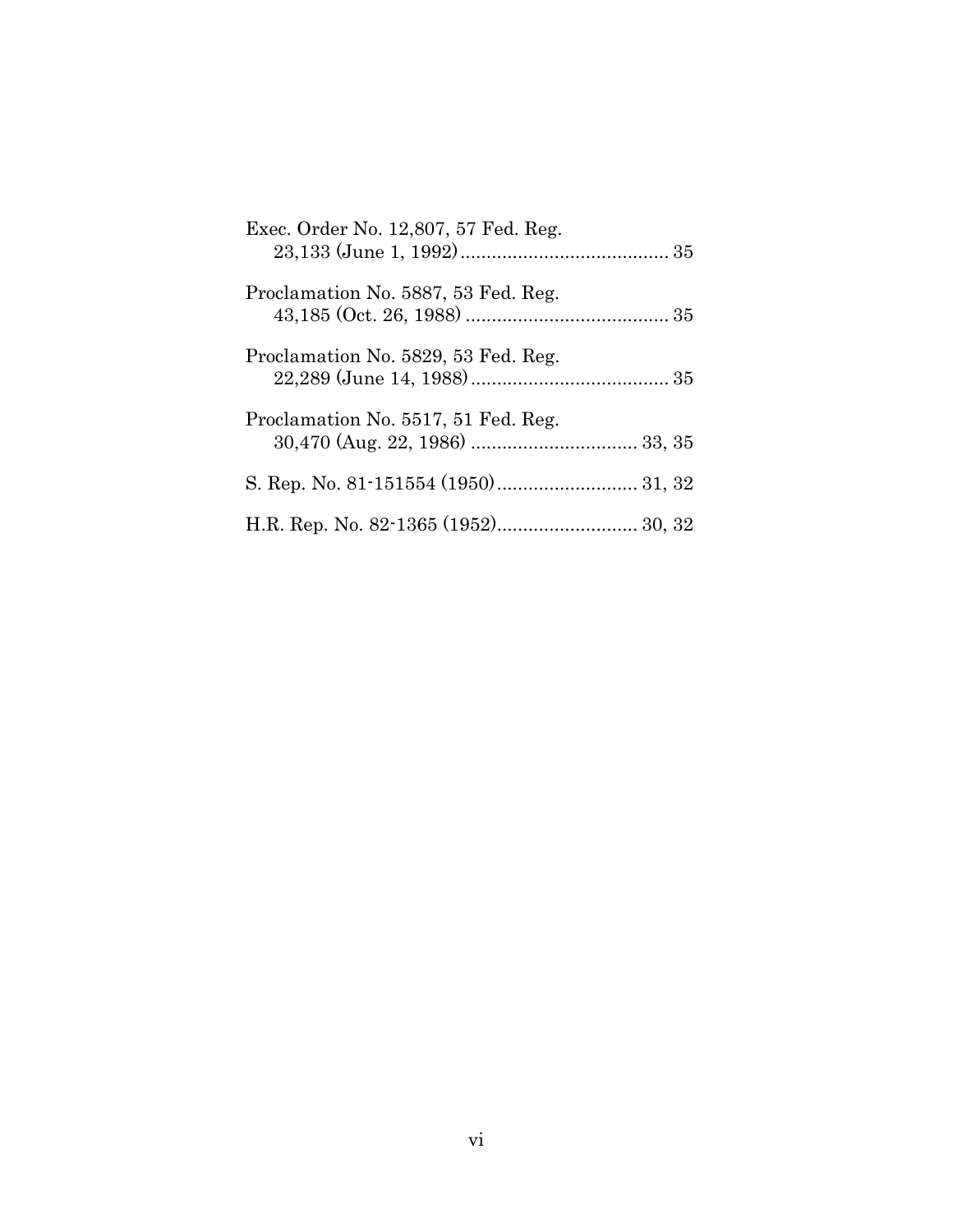#### INTEREST OF THE AMICI CURIAE<sup>1</sup>

<span id="page-6-0"></span>Amicus The Foundation for the Children of **Iran (FCI)** is a  $501(c)(3)$  organization that helps arrange healthcare services, including life-saving treatments, for Iranian children and children of Iranian origin. Based in Bloomington, Minnesota, FCI relies on a global network of volunteers to serve the needs of as many children as possible, regardless of race, creed, religious belief, or political affiliation. Essential to FCI's mission is the ability of children residing in Iran and their parents to travel to the United States on non-immigrant visas over the course of several years to obtain the critical medical treatment that they need.

Amicus Iranian Alliances Across Borders  $(LAAB)$  is a 501(c)(3) organization based in New York City that seeks to strengthen America's Iranian diaspora community through leadership and educational programming that encourages collaboration and solidarity across borders and multiple communities. IAAB includes over a thousand members of Iranian descent or nationality and works by empowering members of the Iranian diaspora community to deepen connections with their new communities while continuing to maintain

<sup>1</sup> No parties' counsel authored this brief in whole or in part, no party or its counsel contributed money intended to fund preparation or submission of this brief, and no person other than amici or their counsel contributed money that was so intended. *See* Fed. R. App. P.  $29(a)(4)(E)$ . All parties have consented to the filing of this brief. Fed. R. App. P.  $29(a)(2)$ .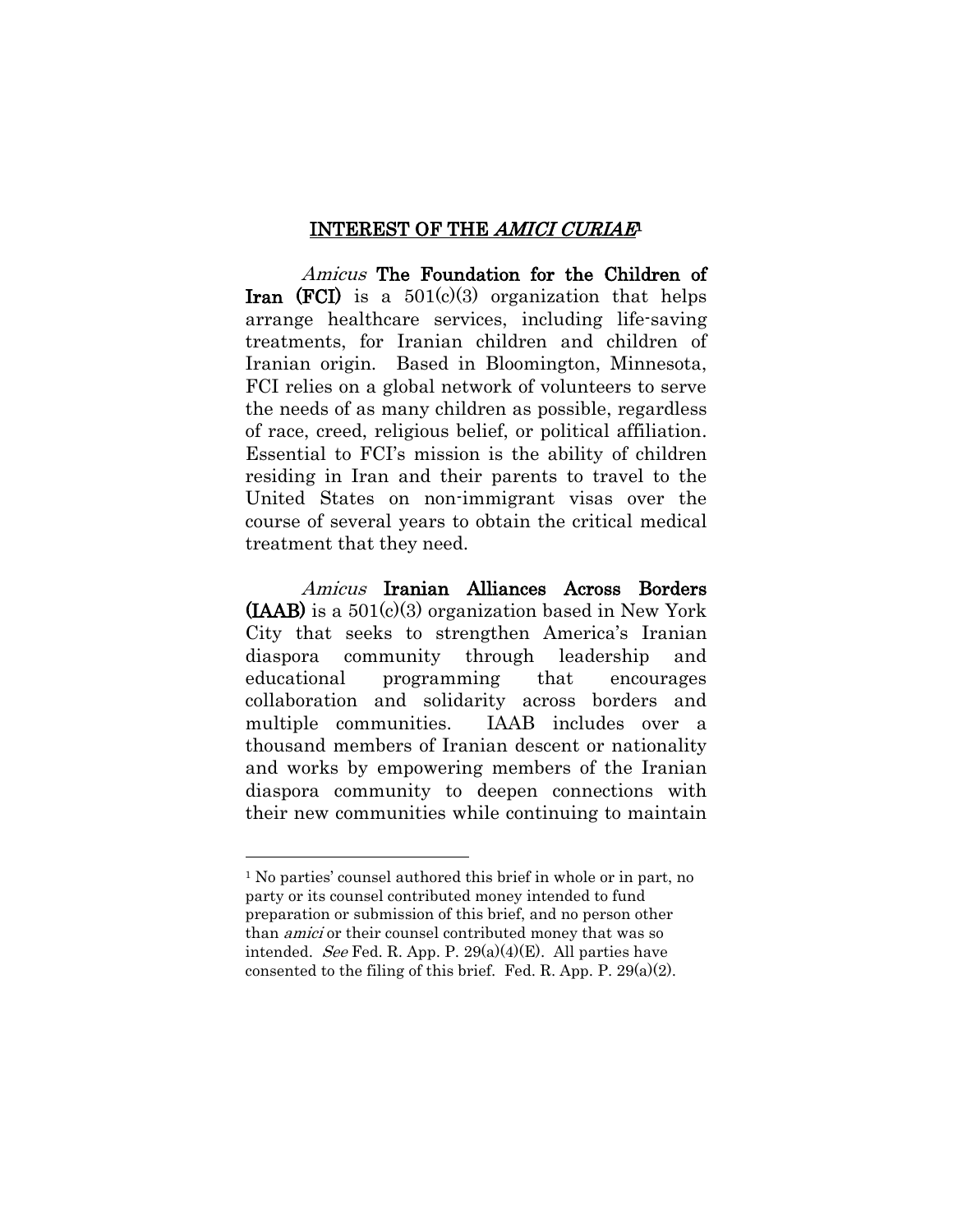their roots. These activities rely in large part on the ability of IAAB members to travel between the United States and Iran, including on non-immigrant student visas.

The Executive Order at the heart of this case, Executive Order No. 13,780 ("Executive Order" or "Order"), which supersedes a prior version of the same policy, Executive Order No. 13,769 ("the Prior Order"), poses a grave threat to amici and their respective missions. Among other things, with certain limited exceptions for government officials, the Order bars any Iranian national (as well as nationals of Libya, Somalia, Sudan, Syria and Yemen, with whom *amici* stand in solidarity)<sup>2</sup> from entering the United States for a period of at least 90 days. See Executive Order,  $\S 2(c)$ . Those affected by the Order include Iranian nationals who have previously been allowed to enter the United States on student, work or visitor visas, and who will need to renew or reapply for those visas when their current entry authorizations expire. Many of *amici's* members and other constituents, as well as their relatives and friends, have found their ability to travel severely curtailed as a result. For some, the consequences of the Order's restrictions could be severe: for the children served by amicus FCI, for

<sup>2</sup> The Prior Order also banned the entry of Iraqi nationals. The current Order does not categorically ban the entry of such persons, but subjects them to "additional scrutiny" when they apply for visas, admission, or other immigration benefits, "including, as appropriate, consultation with a designee of the Secretary of Defense." Executive Order, §§ 1(g), 4.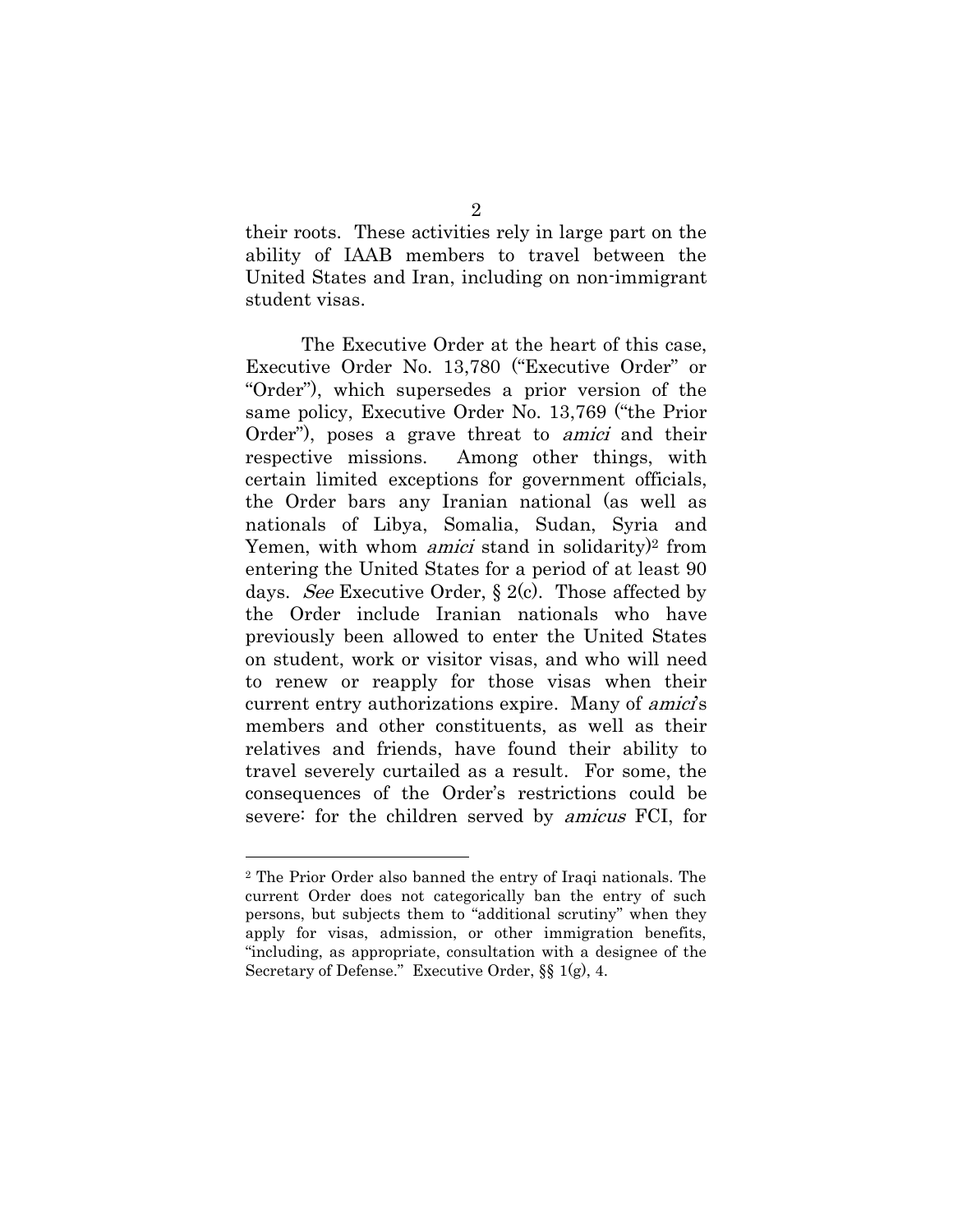example, their ability to travel to the United States for life-saving medical care is a matter of life-ordeath.

Given both the vital importance of the legal questions presented to their members and other constituents, amici have a strong interest in supporting the Respondents and are well-positioned to explain why affirming the rulings of the Fourth and Ninth Circuits is the correct decision. To that end, amici have included in this brief not only legal arguments, but also personal stories of Iranians concerning the extensive screening procedures to which they already were subjected before entering the United States, and the harm that these individuals suffered and continue to suffer under the Order. 3

<span id="page-8-0"></span>

<sup>3</sup> For the safety of these individuals and their families, the italicized names used in this brief are pseudonyms. Given the heightened tension surrounding these issues, as well as the reported threats made against individuals associated with these proceedings, e.g., federal judges connected to litigation challenging the current Order and the Prior Order, these individuals are understandably fearful about revealing their identities. See Lynn Kawano, Hawaii Judge Who Blocked Travel Ban Gets Protection Detail, Hawaii News Now (Mar. 24, 2017), http://www.hawaiinewsnow.com/story/34977777/hawaiijudge-who-blocked-travel-ban-gets-protection-detail-followingthreats (last visited Sept. 15, 2017); Evan Perez, et al., Threats Against Judges in Immigration Ban Cases Leads to Increased Security, CNN (Feb. 9, 2017), http://www.cnn.com/2017/02/ 09/politics/judges-threatened-immigration-order (last visited Sept. 15, 2017). These individuals also fear retaliation by Iran's government and its supporters should they be identified publicly as beneficiaries of American charities and organizations such as amici.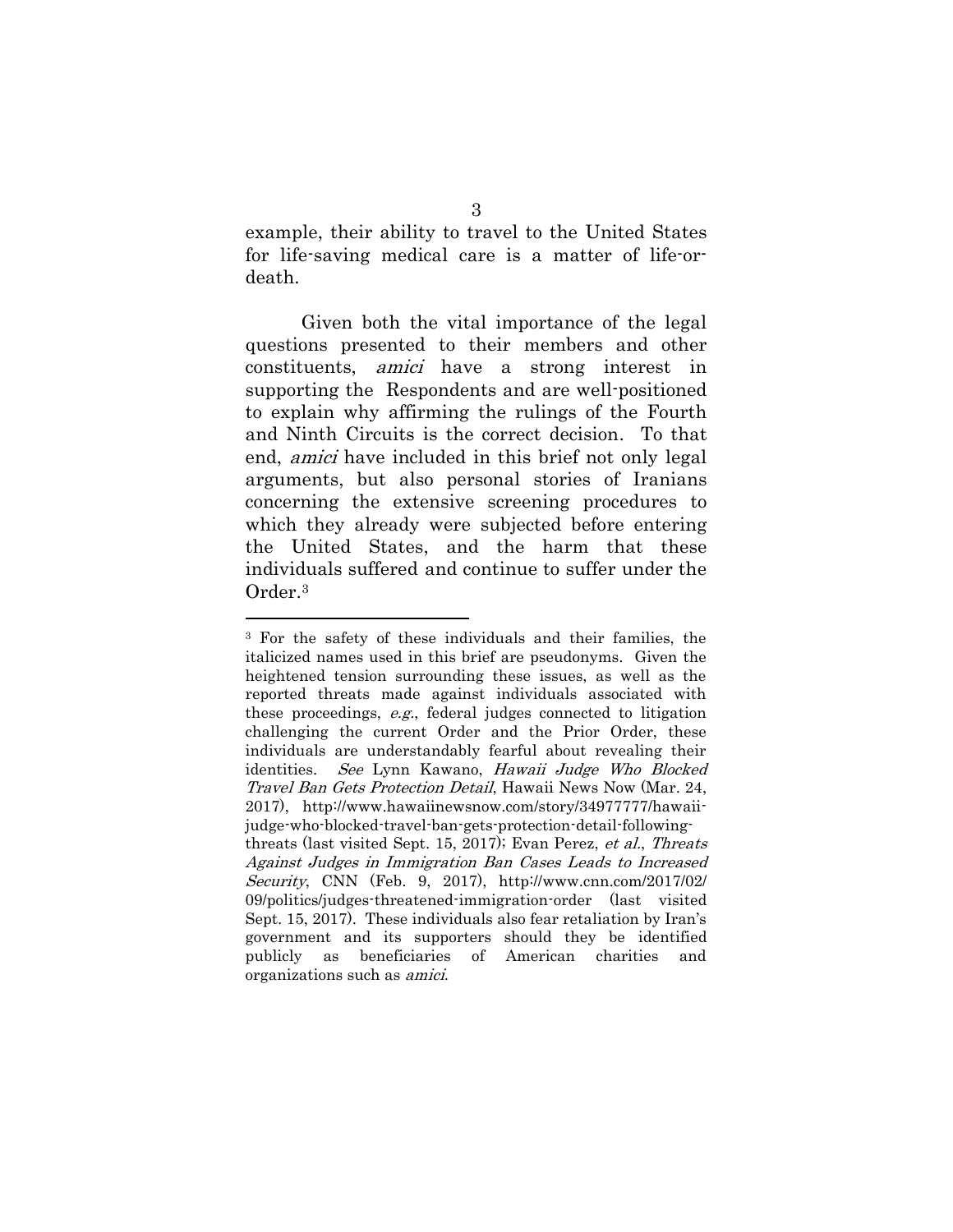### BACKGROUND

<span id="page-9-0"></span>On January 27, 2017, President Trump issued the Prior Order which, inter alia, suspended the entry of, and the issuance of visas to, nationals from seven countries: Iran, Iraq, Libya, Somalia, Sudan, Syria and Yemen. While purportedly justified by the need to protect Americans, the Prior Order instituted a 90-day ban on the "immigrant and nonimmigrant entry into the United States of aliens from" the seven countries while the Departments of State and Homeland Security as well as U.S. intelligence officials would undertake a "review" of the United States' current visa-application and issuance process. Prior Order, § 3(a)-(c). The Prior Order's enforcement was enjoined by several federal district courts almost as soon as it was issued, as a result of legal challenges brought by various plaintiffs across the country. See, e.g., Washington v. Trump, 847 F.3d 1151 (9th Cir. 2017); Aziz v. Trump, 234 F. Supp. 3d 724 (E.D. Va. Feb. 13, 2017).

On March 6, 2017, in response to these injunctions, Petitioners issued the current, superseding Order now at issue. The current Order's stated purpose is substantially the same as the Prior Order's: "to protect [United States] citizens from terrorist attacks, including those committed by foreign nationals." Executive Order,  $\S$  1(a). And the current Order seeks to achieve that end via means nearly identical to those employed by the Prior Order, i.e., by instituting a 90-day, categorical ban on the entry of foreign nationals from certain designated countries, and suspending the United States' participation in refugee resettlement,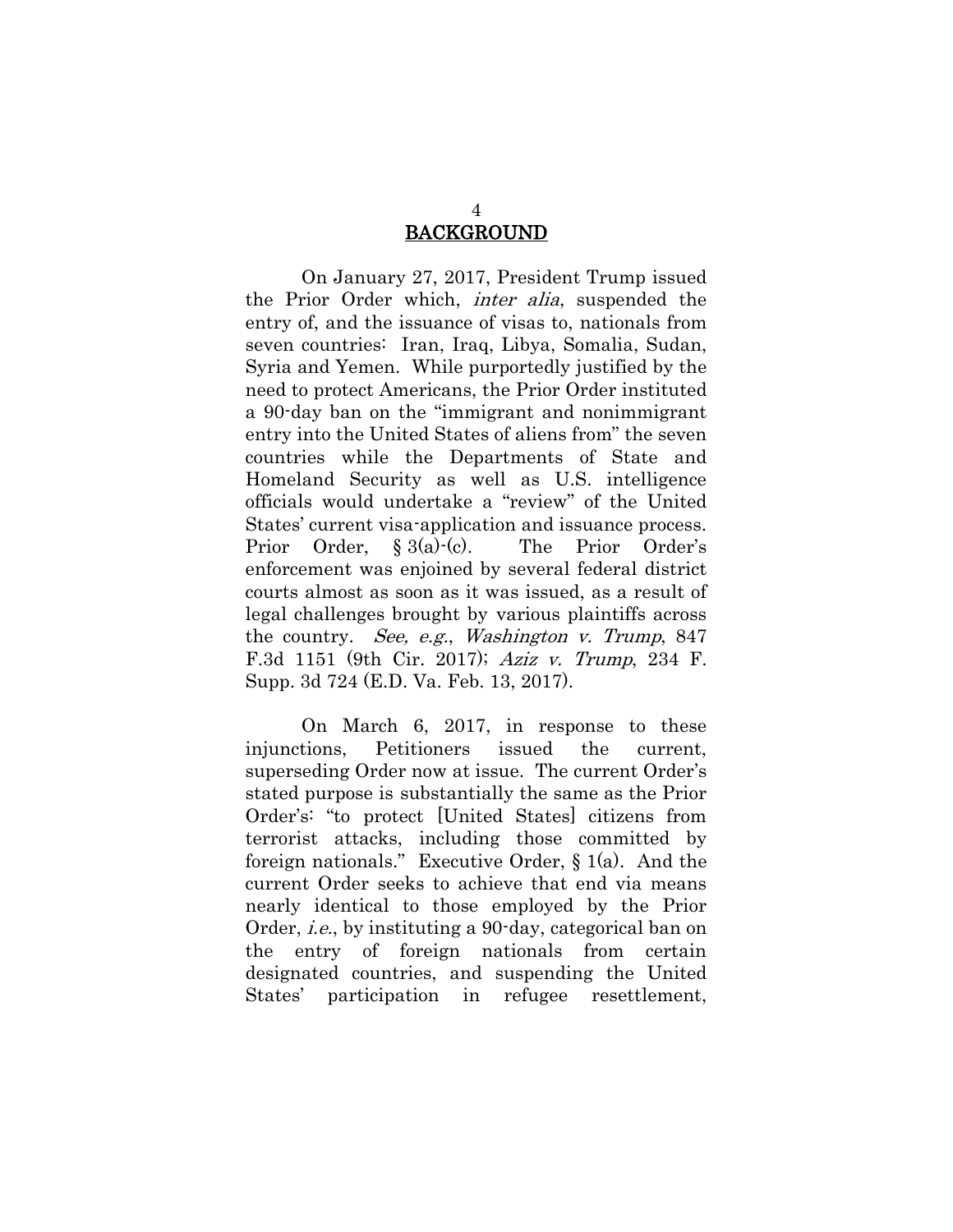purportedly while the federal government undertakes a review of the "screening and vetting protocols and procedures associated with the visaissuance process and the United States Refugee Admissions Program." Id.  $\S$  1(a), 2, 6. The current Order singles out for exclusion nationals from the same seven countries as the Prior Order, the only exception being that Iraqi nationals are now subject to special review by the Department of Defense, rather than a categorical entry bar. Id.  $\S$  4. The categorical bar for nationals from Iran, Libya, Somalia, Sudan, Syria and Yemen remains unchanged. *Id.*  $\S 2(c)$ .

The current Order retreats from the Prior Order in a few respects. For example, the current Order, unlike the Prior Order, expressly does not apply to lawful permanent residents, or to foreign nationals who were authorized to enter the United States when the Prior Order was issued, or to foreign nationals who have valid visas on the effective date of the current Order. *Id.*  $\S 3(a)$  $(b)$ . The exemptions for those who previously received visas, however, are cold comfort to those who, like many of the individuals whose personal stories are reported below, will need to leave the United States only to return later, *e.g.*, for subsequent surgical treatments. Such persons would be denied entry under the Order when they later seek to reapply for or renew their visas (absent a waiver from the Secretaries of State and Homeland Security, *id.*  $\S 3(c)$ .

As the following personal stories that have been relayed to *amici* demonstrate, nationals from the countries subject to the Order, including children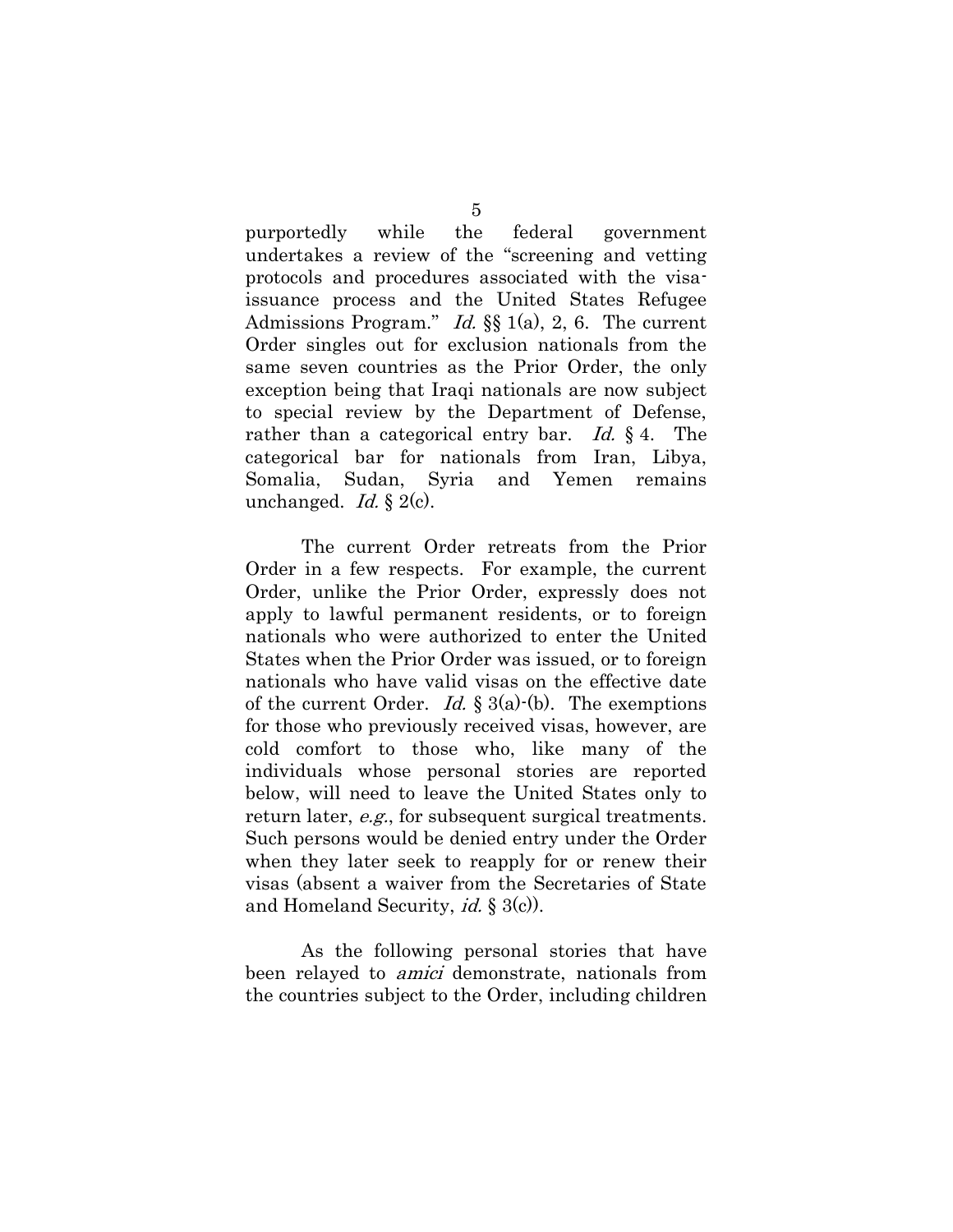seeking medical attention and students from Iran, already must undergo an extensive and lengthy vetting process to obtain visas to enter the United States. See, e.g., Hawai'i v. Trump, 859 F.3d 741, 756 (9th Cir. 2017), cert. granted, 137 S. Ct. 2080 (2017) (citing FCI and IAAB's brief "describing how an Iranian visa holder was turned away while en route to the United States because of the confusion regarding the contours of [the Prior Order's] scope"); id. at 784 ("[FCI and IAAB] ... have identified specific harms .... explain [ing] that [the Order] would … curtail children's ability to travel to the United States to obtain life-saving medical care"). The Order nevertheless bars those who have cleared that existing screening process from entry, and has thereby caused tremendous stress and terrible disruption to these individuals and their families.

The Fourth and Ninth Circuits upheld preliminary injunctions against the Order. Int'l Refugee Assistance Project v. Trump, 857 F.3d 554 (4th Cir. 2017), cert. granted, 137 S. Ct. 2080 (2017); Hawaii, 859 F.3d 741. Specifically, the Fourth Circuit held that "the reasonable observer would likely conclude that [the Order's] primary purpose is to exclude persons from the United States on the basis of their religious beliefs," and thus the Order violates the Establishment Clause. Int'l Refugee Assistance Project, 857 F.3d at 601, 580-81. The Fourth Circuit declined to reach the parties' statutory arguments. The Ninth Circuit held that the Order exceeded the scope of the authority delegated to the President by Congress, and declined to reach the Establishment Clause question. Hawai<sup>'</sup>i, 859 F.3d at 755, 761. Amici offer the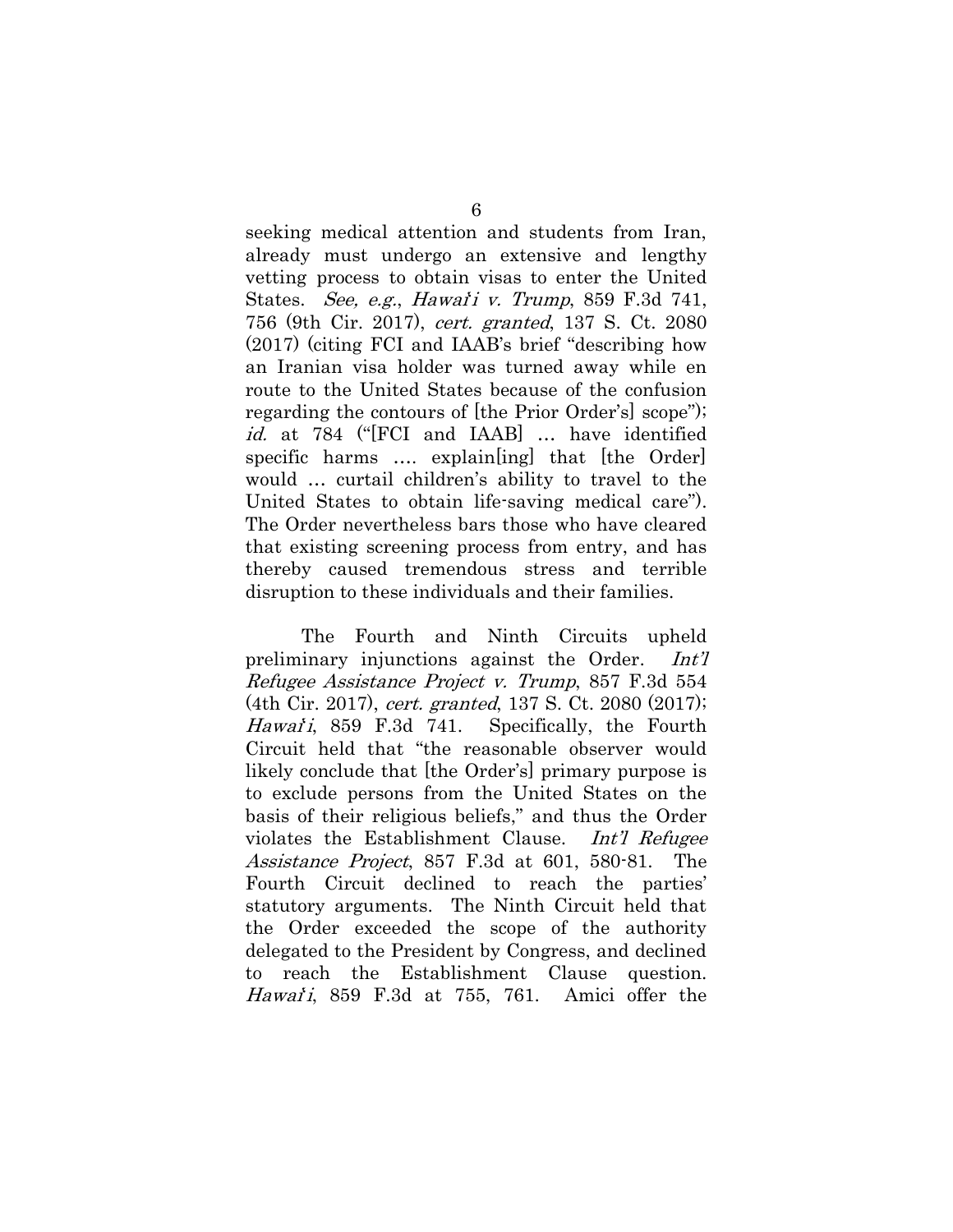following personal stories and the arguments that follow in support of affirming the decisions of the Fourth and Ninth Circuits.

#### <span id="page-12-0"></span>I. Azar and Ahmad

Azar and her husband live in Iran with their teenage daughter and eight-year-old son, Ahmad.<sup>4</sup> Ahmad suffers from a univentricular heart. Azar and Ahmad first came to the United States on B-2 visitor visas when Ahmad was three-years-old because Ahmad required a surgery known as the Fontan procedure, not available in Iran.

Obtaining those visitor visas was a difficult process. First, only Azar and Ahmad could receive visas, separating the family while Azar and Ahmad traveled to the United States. In FCI's experience, the United States will grant only one parent (typically the mother) a visa to enter the United States out of fear that, if both parents were granted visas, they would not return to Iran. Therefore, as with all of FCI's beneficiaries, FCI recommended that only the mother and child seek visitor visas.

Second, Azar and Ahmad were both required to travel to the American embassy in Dubai for an interview because the United States does not maintain an embassy or consulate in Iran. In addition to the documents described infra at 17-19,

<sup>4</sup> As described supra note [3,](#page-8-0) the identities of Iranian nationals have been anonymized using pseudonyms.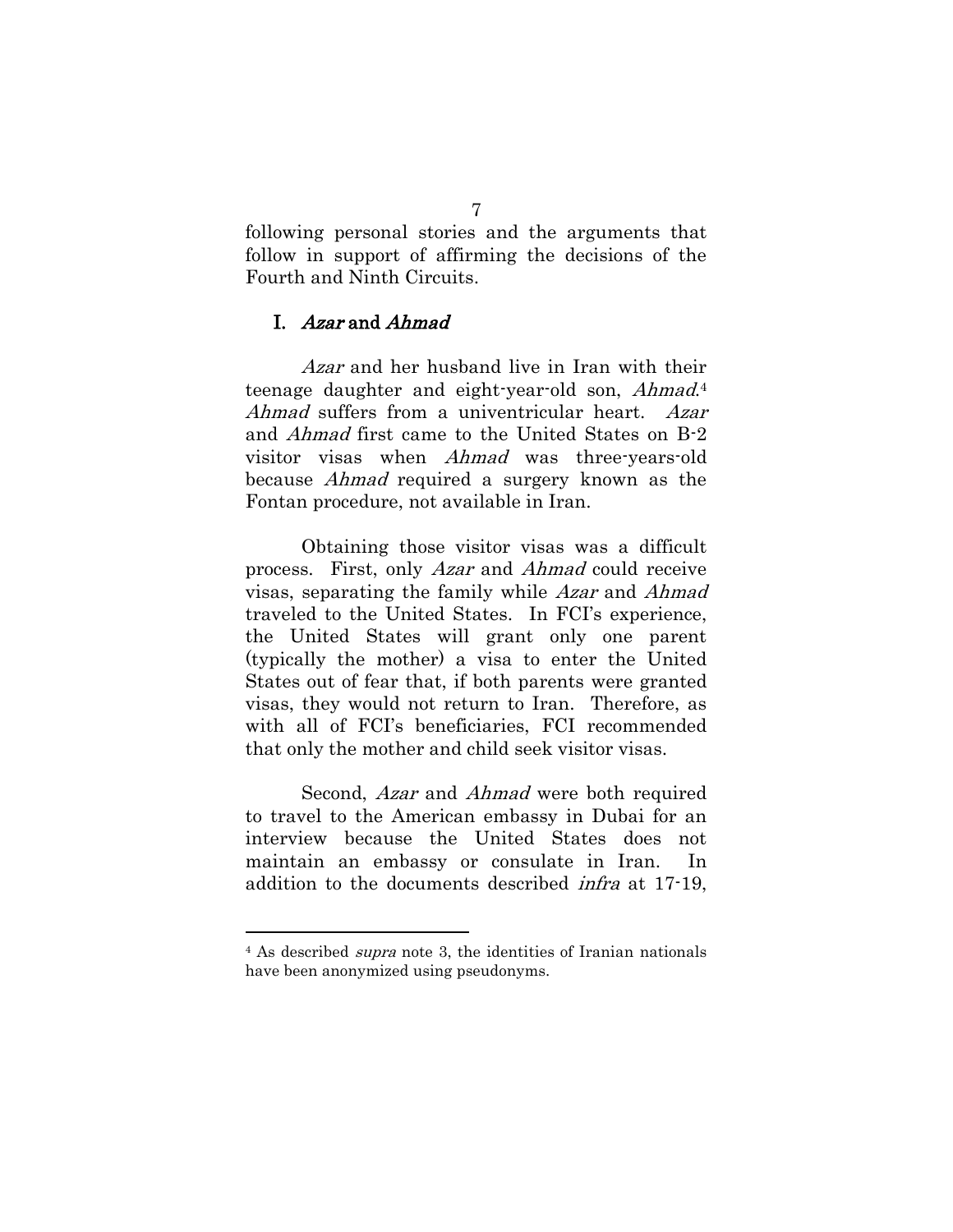Azar also brought, inter alia, documentation regarding FCI's financial support of Azar and Ahmad, which included a place to stay while in the United States, and medical documentation detailing Ahmad's medical condition and the lack of treatment options in Iran. Azar was required to return to the embassy four times with additional documentation before she and Ahmad were finally issued visas. Azar stayed in Dubai for over a month in an effort to obtain a visa for travel to the United States to seek life-saving medical treatment for her sick child.

Ahmad's first surgery in the United States was a success, but it was only the first of a planned series of procedures, as is typical with the Fontan procedure. Ahmad required significant postoperative recovery time. Azar and Ahmad stayed in the United States for four months and then returned to Iran. Four years later, when Ahmad was sevenyears-old, he was scheduled for his next surgery. Again, Azar was required to travel with Ahmad to Dubai for an interview. This time, a woman working at the embassy told Azar that, because Azar was not a resident of Dubai, she could not obtain a visa from the embassy in Dubai. After much uncertainty and anguish, this misunderstanding was resolved and Azar was able to obtain visas for herself and *Ahmad*. Azar and Ahmad traveled again to the United States, where they stayed for three months after *Ahmad's* surgery.

Ahmad is now eight-years-old. Azar and Ahmad traveled to the United States a third time in November 2016 for another surgery. *Ahmad* is still in recovery from that surgery.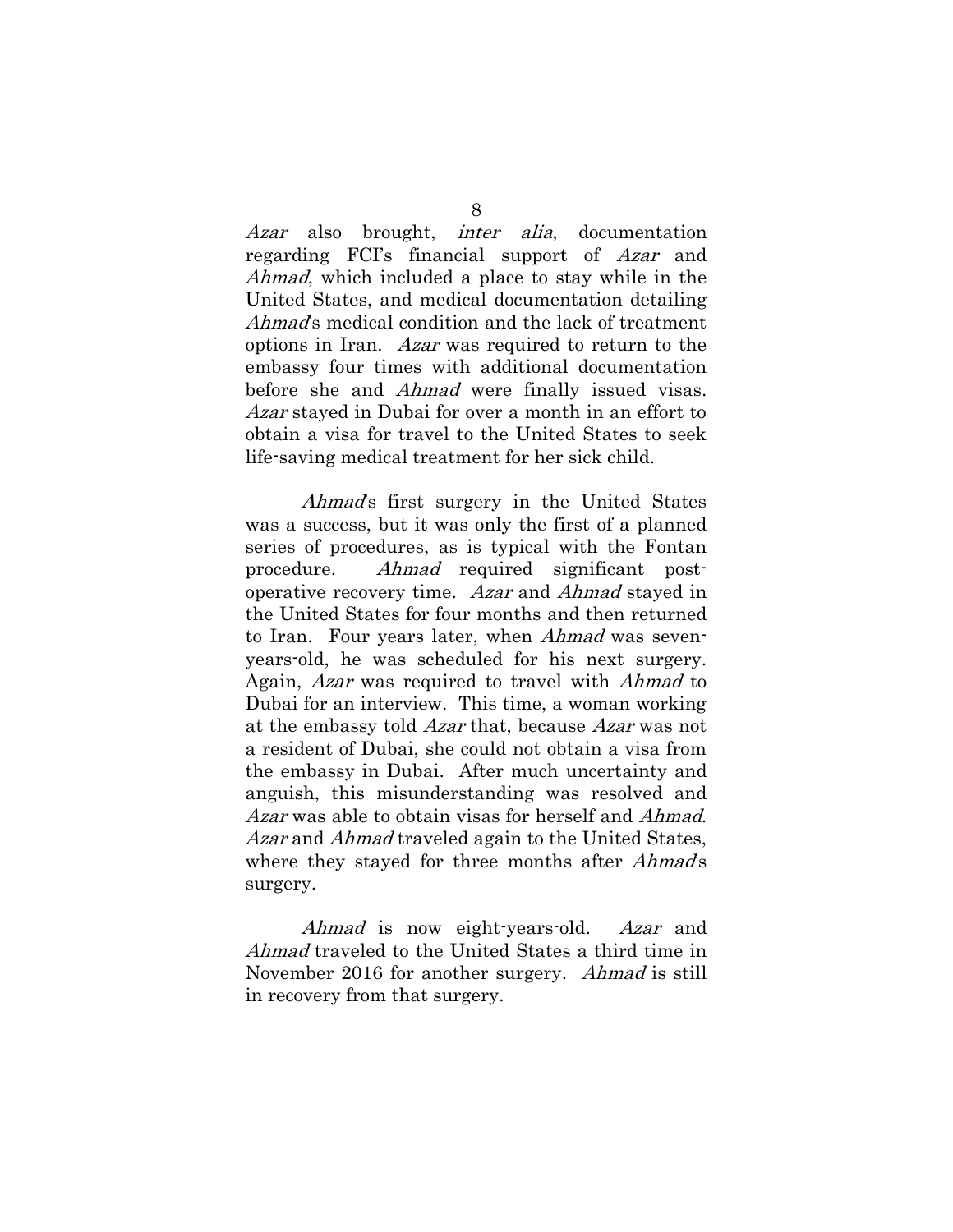#### <span id="page-14-0"></span>II. Banu and Basir

Banu, her husband, daughter and son Basir live in Iran. Basir was born in late 1998 with a congenital heart defect that resulted in a lack of oxygen in his blood. Banu and her husband consulted the best Iranian doctors, but none in Iran could help Basir with his life-threatening condition. Their only hope for *Basir's* survival was in the United States. Banu contacted FCI, which assisted Banu with the visa-application process.

Banu, her husband and Basir traveled to the U.S. Embassy in Turkey for Banu and Basir's interviews when Basir was still an infant. Basir was extremely sick and required constant oxygen and medication during the interview process.

Banu and Basir were issued visas and traveled to the United States for Basir's surgery. At 44-days-old, *Basir* was so sick that he was greeted by an ambulance at the airport gate and immediately transported to a hospital. Basir's surgery was successful but his recovery was lengthy. Banu's visa was valid for only three months, and therefore she needed to return to Iran. FCI was able to assist Banu's husband with obtaining a visa so that he could be with *Basir* during the remainder of *Basir's* recovery.

Basir returned to the United States in 2012 for an additional surgery and recovered well. Today, Basir is a student at the best university in Iran. He enjoys playing soccer and is a chess champion. After his 2012 surgery, however, doctors anticipated that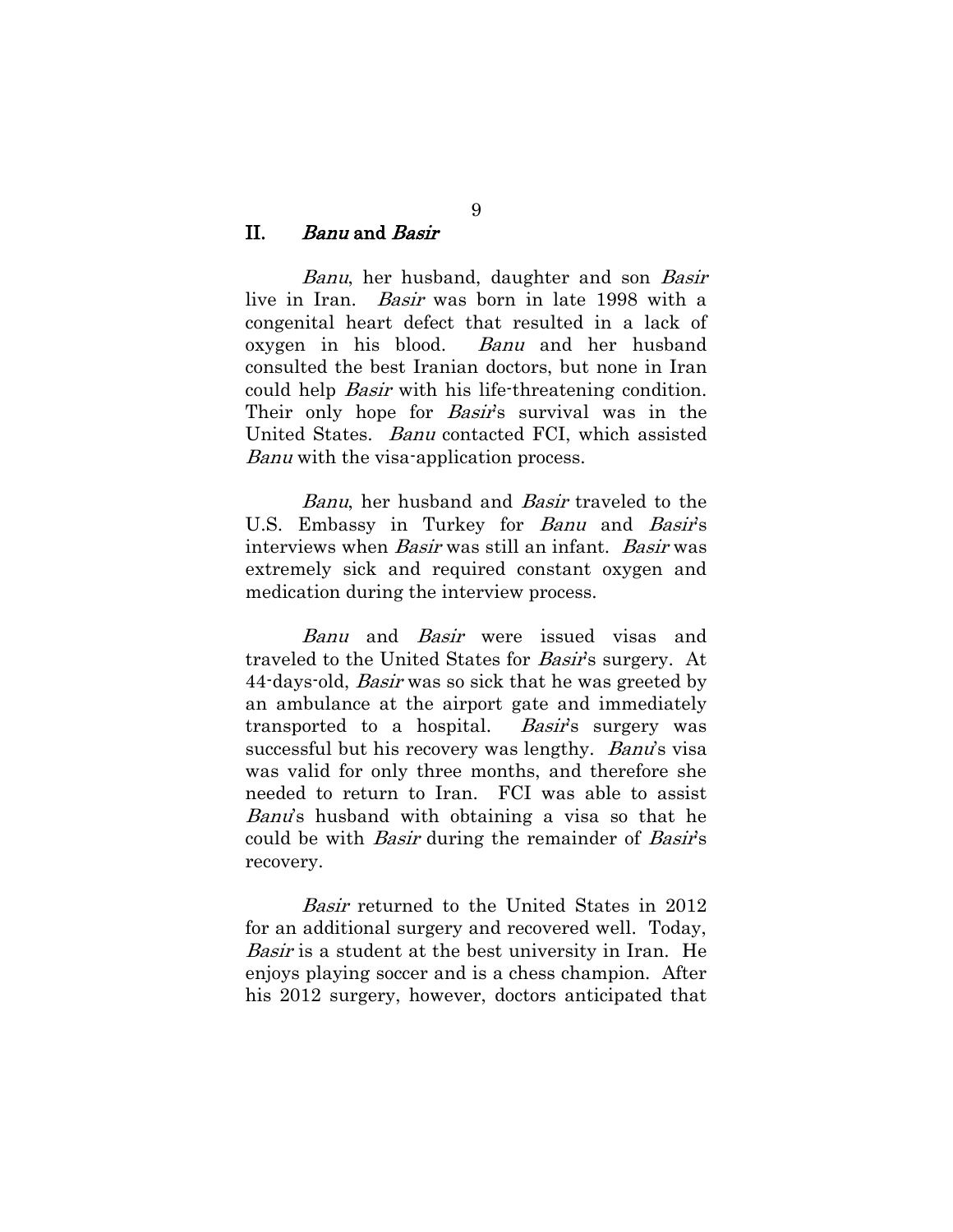he would need additional surgery in another five to ten years—between 2017 and 2022—and Basir is now within that window. He is under the care of doctors in Iran, who consult with U.S. physicians as needed. Although *Basir's* condition is currently stable, it is difficult to predict when in the next five years he will need his additional surgery. FCI, Banu and Basir are concerned that the Order could prevent Basir from receiving further life-saving surgery should an urgent need arise.

#### <span id="page-15-0"></span>III. Dr. David Overman

Dr. David Overman is Chief of the Division of Cardiovascular Surgery at Children's Hospitals and Clinics of Minnesota and a staff surgeon. His clinical interests include the surgical management of congenital heart disease. He has specific expertise with hypoplastic left heart syndrome and complex neonatal repairs, as well as aortic root disease and the Ross Procedure.

Dr. Overman is Medical Director of Children's HeartLink, a non-governmental organization that builds partnerships between pediatric cardiac programs in the developing world and in North America and Europe. Dr. Overman began working with FCI in early 1999 when he operated on *Basir*. Since then, Dr. Overman has operated on approximately 15 Iranian children brought to the United States by FCI. Some of these children, like Basir, require close monitoring and multiple surgeries.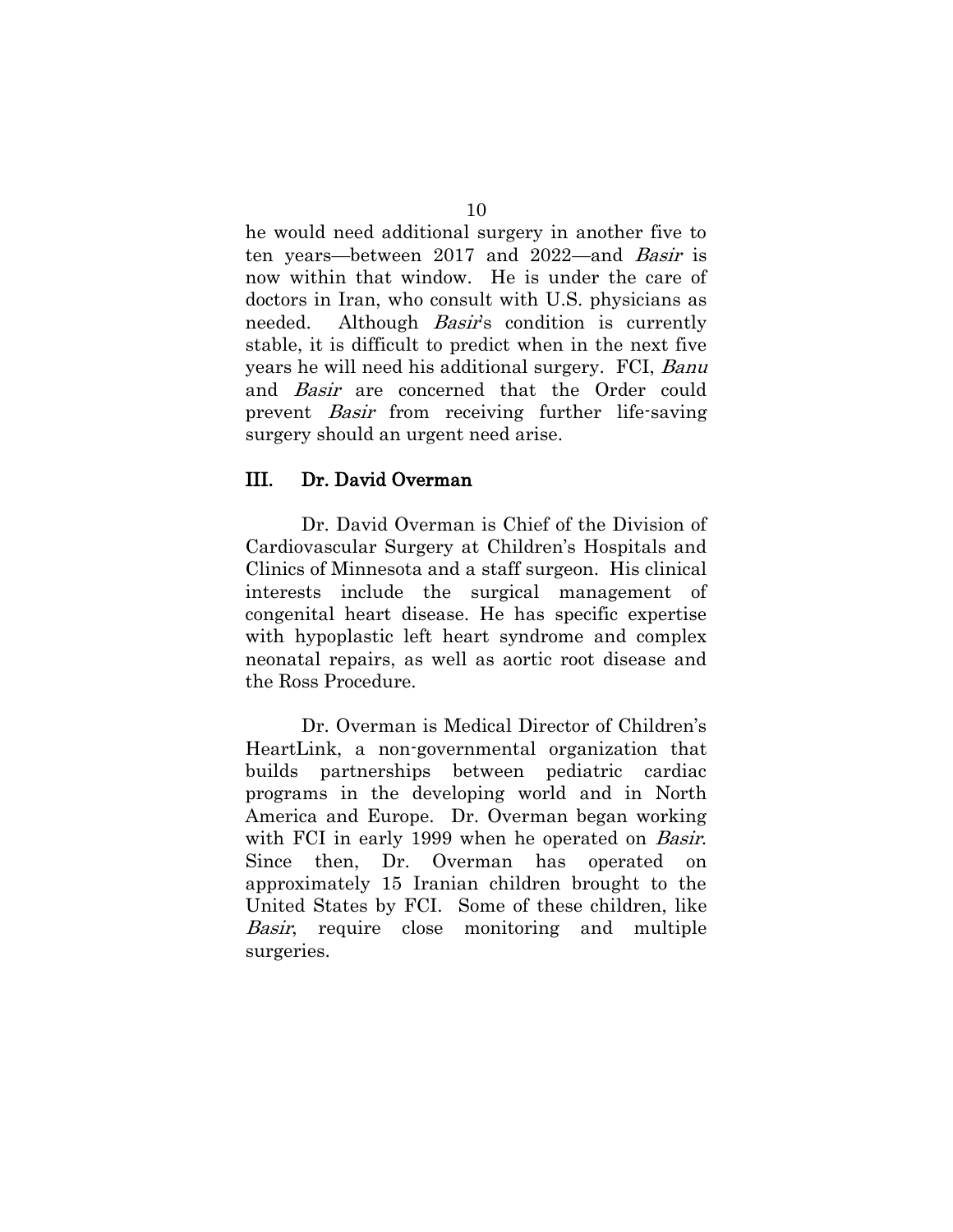Dr. Overman's role with FCI involves evaluating the medical records of potential beneficiaries to determine whether they may be good candidates for treatment in the United States, performing surgery on these beneficiaries if they do come to the United States, and working remotely with doctors in Iran to monitor their conditions. Dr. Overman is concerned that the Order will interfere with his ability to offer necessary life-saving medical treatment to his patients.

#### <span id="page-16-0"></span>IV. Dalir

Dalir is a Ph.D. chemistry student in the Midwestern United States. As with all student visa applicants, Dalir was first required to obtain acceptance at an American university. He was accepted in 2015 and immediately applied for an F-1 (student) visa for himself and an F-2 (dependent) visa for his wife. After submitting the necessary applications, photographs and fees, he made an appointment for them to travel to Dubai to be interviewed at the U.S. embassy. At his interview, he presented, inter alia, his research plan, statement of purpose, certificate of marriage and bank statements. He and his wife were fingerprinted. Two months later, they received their visas. Dalir was pleasantly surprised that they received multipleentry visas; in *Dalir's* experience, most Iranian students receive only single-entry visas, which are valid for five years. Because their visas are multipleentry visas, however, they are valid for only two years.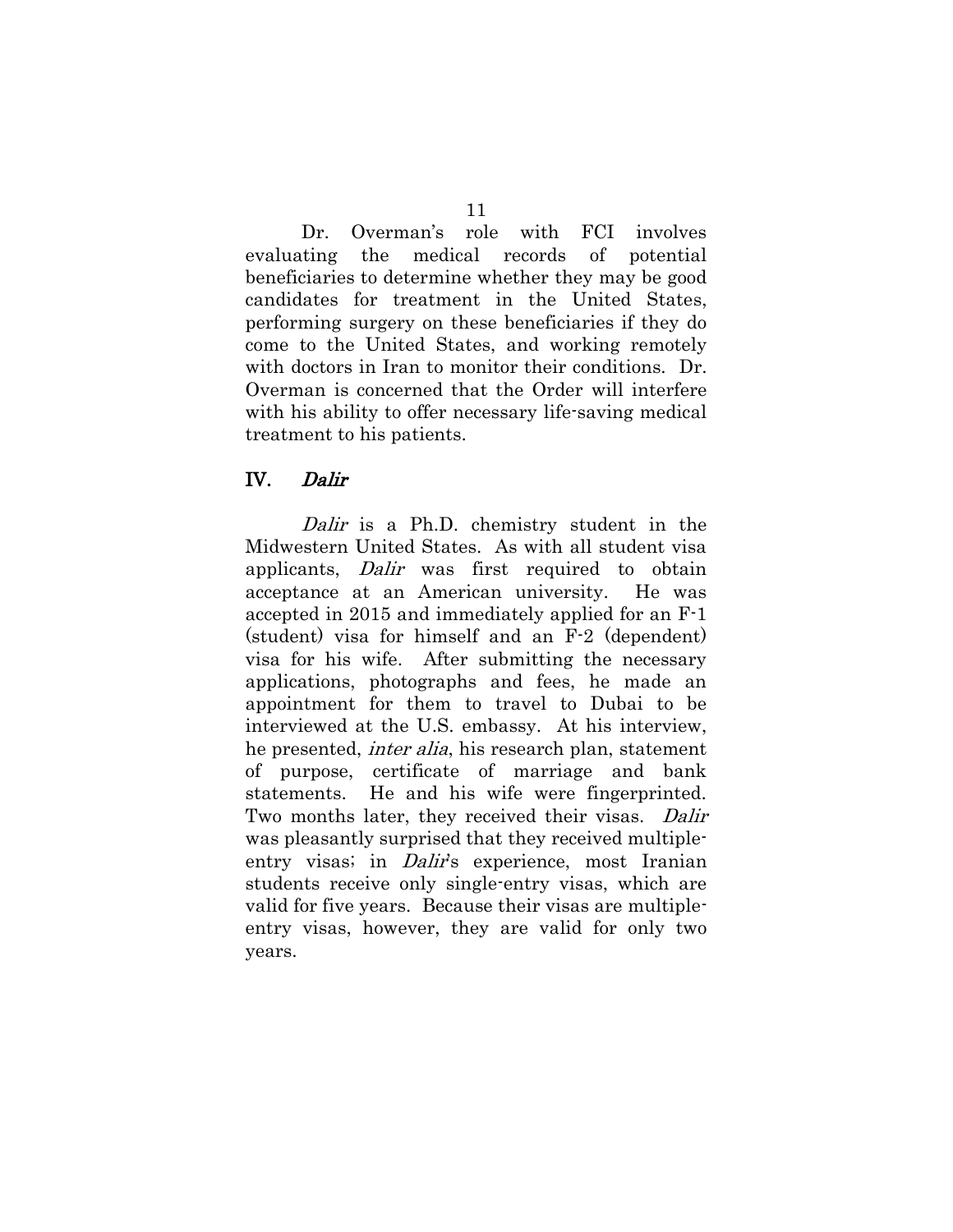Dalir and his wife arrived in the United States for the fall semester 2015. By the end of 2016, they had not been to Iran for over one year and missed their families. They decided to return to Iran for the winter holidays. *Dalir* could stay only two weeks due to his academic demands. His wife, not being a student, could stay longer and planned to return to the United States in February. After hearing rumors of a forthcoming travel ban, however, *Dalir* immediately called his wife and rescheduled her return. His wife was in the air, attempting to reunite with her husband, when President Trump signed the Prior Order.

His wife's itinerary took her from Iran to Chicago via Frankfurt. She landed in Frankfurt shortly after the Prior Order was signed. Two hours into her layover, the airline informed her that she would not be allowed to board her flight to Chicago due to the Prior Order and put her on a plane back to Iran.

The next week was extremely difficult for Dalir and his wife. Both feared that they would not be able to see one another again unless *Dalir* quit his Ph.D. program. *Dalir's* worry that he would not be reunited with his wife prevented him from concentrating on his studies. For six days, he desperately followed the news. He was aware of the TRO issued by a federal district court in Boston, but also knew that airlines were not allowing Iranian visa holders to board planes bound for the United States. When *Dalir* learned that Lufthansa was allowing Iranian visa holders to board planes bound for Boston, he immediately called his wife. Dalir had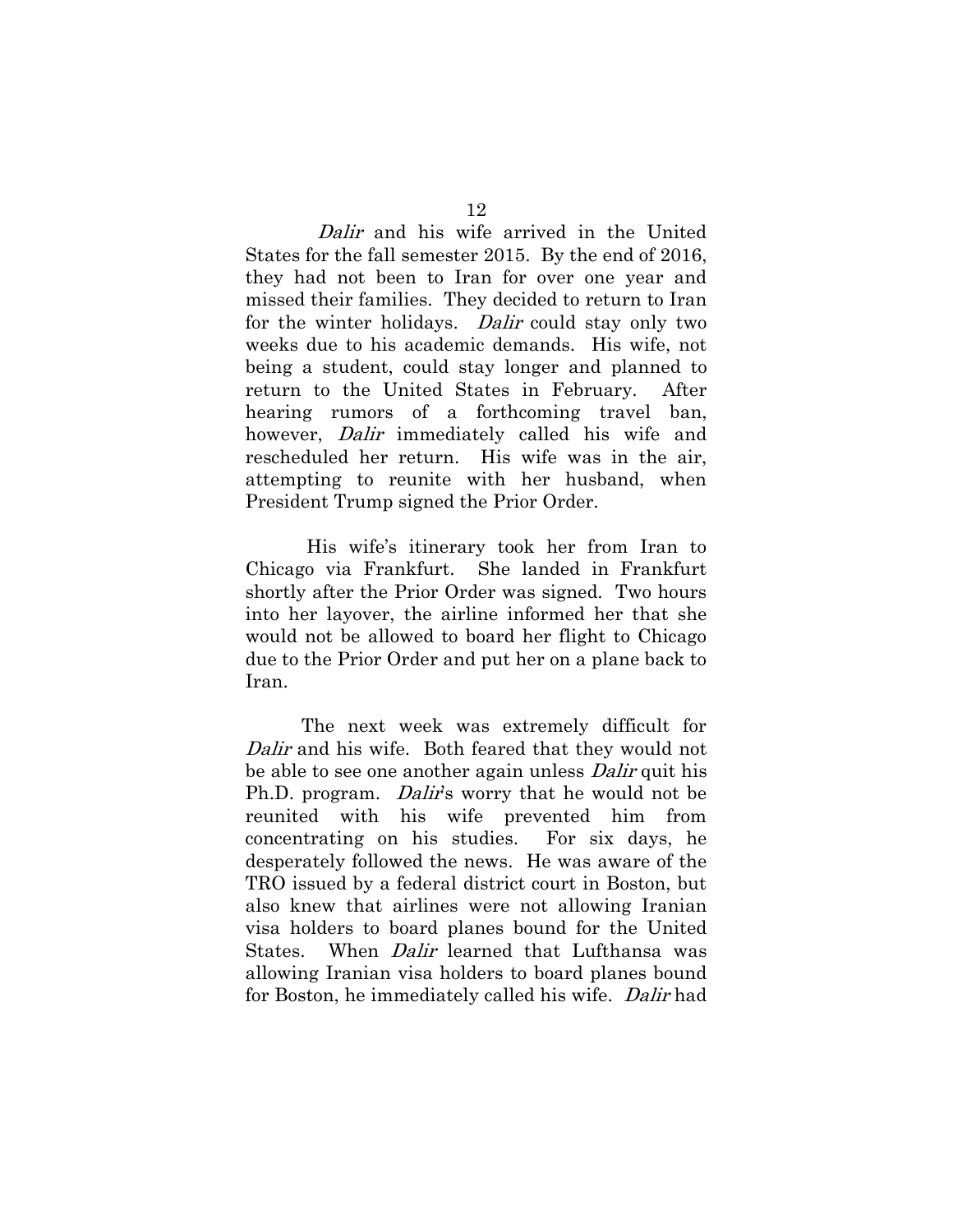told her to pack her bags and be prepared to leave. It was 2 a.m. in Iran, but he convinced his wife to get to the airport for a 7 am flight. Dalir booked her ticket and she immediately left for the Tehran airport. Simultaneously, Dalir began a seventeenhour car ride to Boston.

Dalir arrived in Boston just as his wife's flight was landing. As he waited at the international arrivals area, Dalir grew concerned when he did not see his wife for several hours, despite seeing other passengers exit customs. She emerged three hours after landing, following secondary screening.

Dalir and his wife got back into the car and drove another seventeen hours home. The travel ban had significant impacts on *Dalir's* studies—e.g., he delayed one of his seminars that was scheduled to take place during the six days when he was trying to bring his wife back into the United States. Although Dalir and his wife may lawfully remain in the United States until Dalir completes his Ph.D. program, they fear that they will be unable to obtain additional visas when their current visas expire, leaving them potentially unable to visit their families for three years.

#### SUMMARY OF ARGUMENT

<span id="page-18-0"></span>This Court should affirm the decisions of the Fourth and Ninth Circuits. For the reasons provided by Respondents (IRAP Resps. 31-42; Hawai'i Resps. 47-60), the Court should apply a more searching standard of review to this case than mere rational basis review. If, however, the Court applies only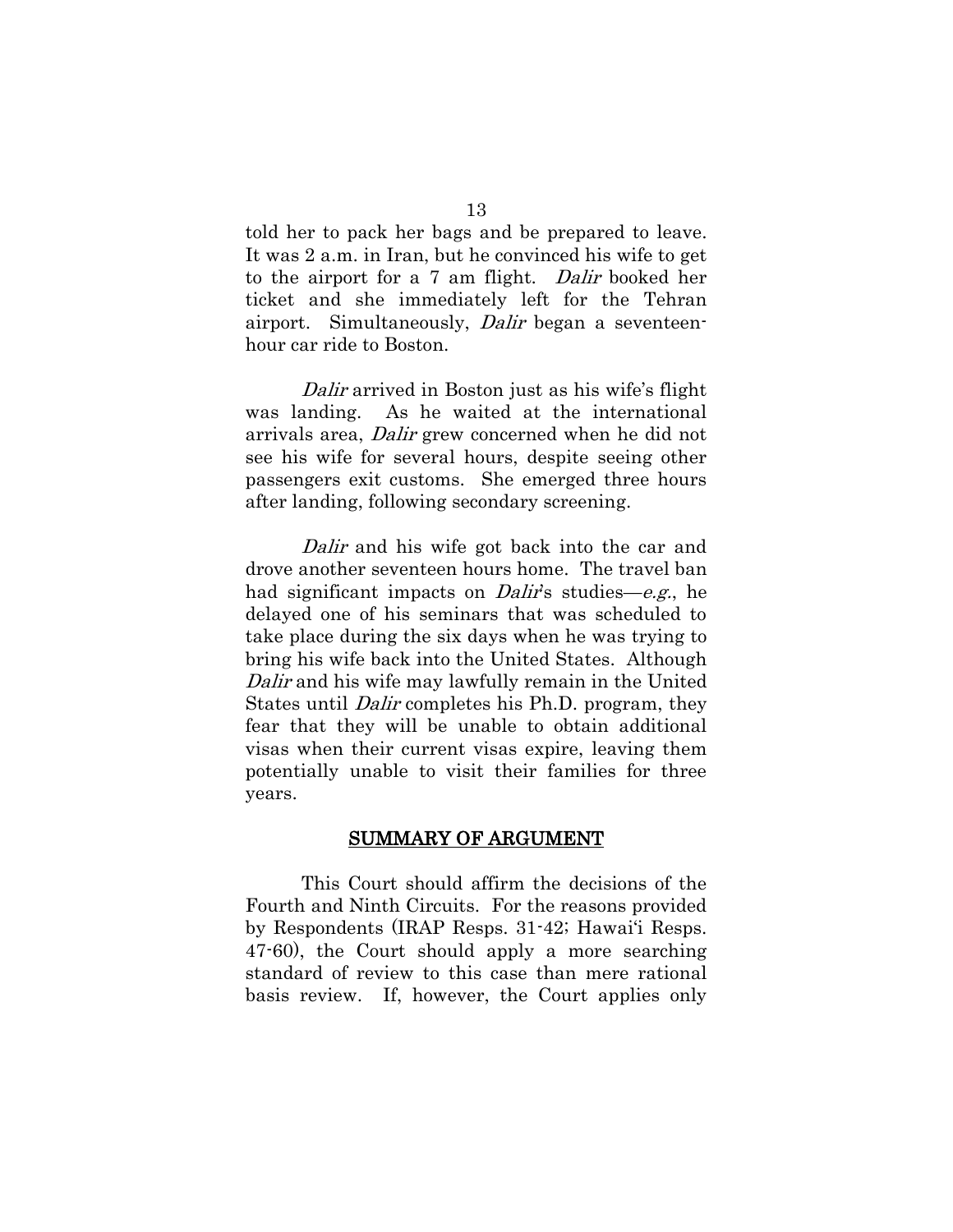rational basis review, it still should hold that the Order violates the Equal Protection Clause because it impermissibly distinguishes on the basis of nationality, which even in the immigration context requires at least a rational basis. The lack of any rational impetus for the Order not only renders it unconstitutional under the Equal Protection and Due Process Clauses, but also lends support to Respondents' Establishment Clause challenge, Int'l Refugee Assistance Project, 857 F.3d at 580-81, 601 (finding that the Order violates the Establishment Clause). The United States' existing visa-application process and other screening procedures are already aimed specifically at the problems that the Order purportedly seeks to solve—preventing terrorism inside the United States. As illustrated by the compelling stories above from the *amici*'s members and other constituents, these visa-application procedures are stringent, even for a newborn baby seeking a visa to the United States for life-or-death surgery. The irrationality of the travel ban is confirmed by the list of countries singled out by the Order, which is both under-inclusive and overinclusive in relation to the national origins of the perpetrators of recent terrorist attacks that allegedly provide the justification for the travel ban.

There are statutory flaws with the travel ban as well, as the Ninth Circuit held below. *Hawai'i*, 859 F.3d at 769-74, 776-82 (holding that the Order exceeds the scope of the President's authority as delegated by Congress). Although the Order relies on 8 U.S.C. § 1182(f) for its authority to exclude all nationals of six countries, a holistic reading of that statute refutes that claim. That provision states that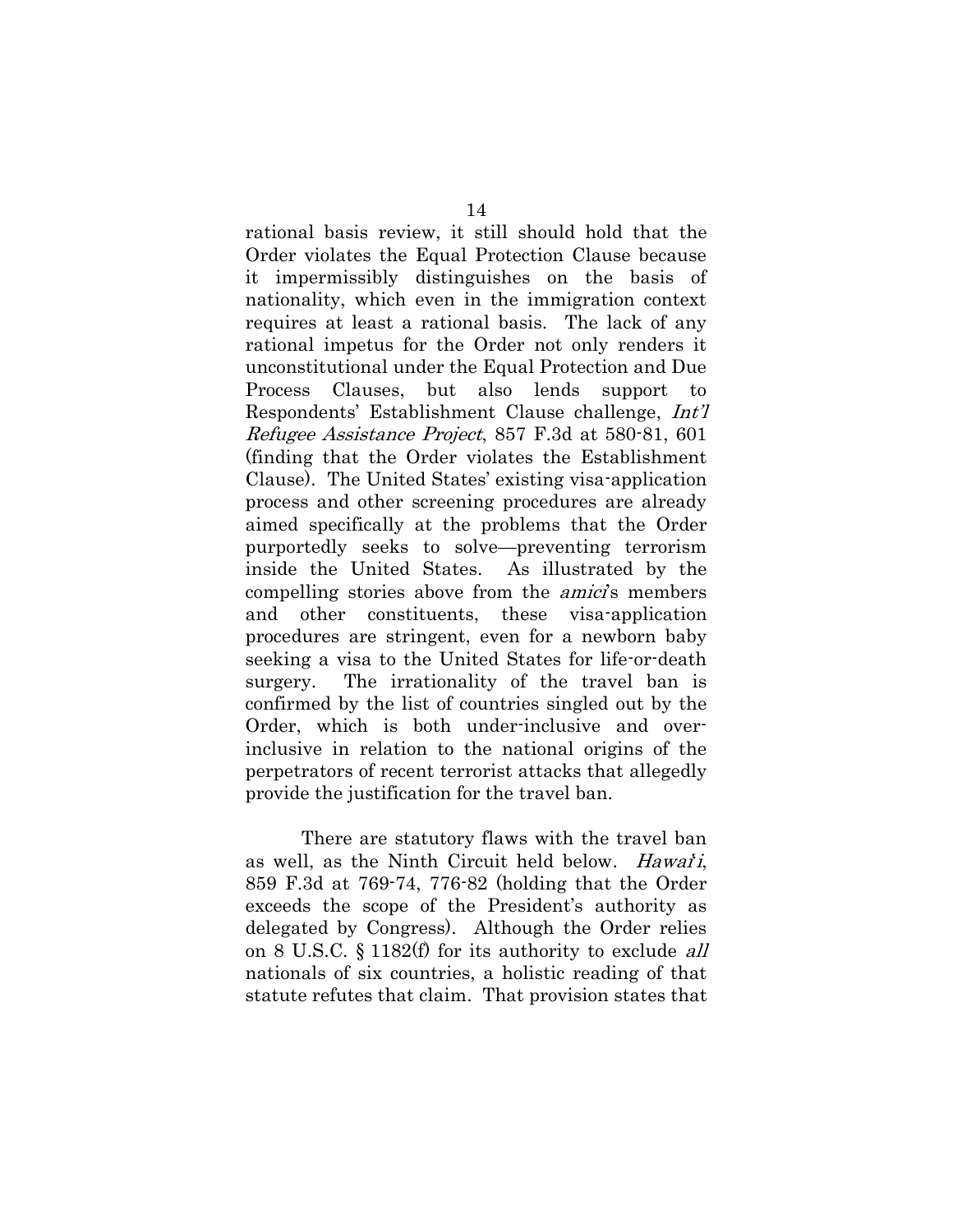the President may "suspend the entry of all aliens or any class of aliens as immigrants or nonimmigrants," but does not define "classes of aliens." Another part of the same section defines multiple "classes of aliens"—but none by reference to immutable characteristics such as nationality. 8 U.S.C. § 1182(a). Reading the statute as a whole, 8 U.S.C. § 1182(f) does not permit the President to bar entire nationalities without some individualized consideration of applicants for admission. Because the Order exceeds the proper scope of the President's statutory authority, it cannot stand.

#### ARGUMENT

- <span id="page-20-2"></span><span id="page-20-1"></span><span id="page-20-0"></span>I. The Executive Order's Travel Ban Is Irrational.
	- A. Existing Screening Procedures for Persons from the Six Restricted Countries to Enter the United States Are Robust and Thorough.

Even acknowledging that the political branches of the federal government have comparatively "broad power over naturalization and immigration," Mathews v. Diaz, 426 U.S. 67, 79-80 (1976), any distinction that the federal government may wish to draw between noncitizens based on national origin still must satisfy at least "rational basis" review. See, e.g., Ruiz-Diaz v. United States, 703 F.3d 483, 486-87 (9th Cir. 2012). Because the Order's travel ban operates selectively with respect to only certain foreign nationals, depending on their national origin, it must be supported by at least some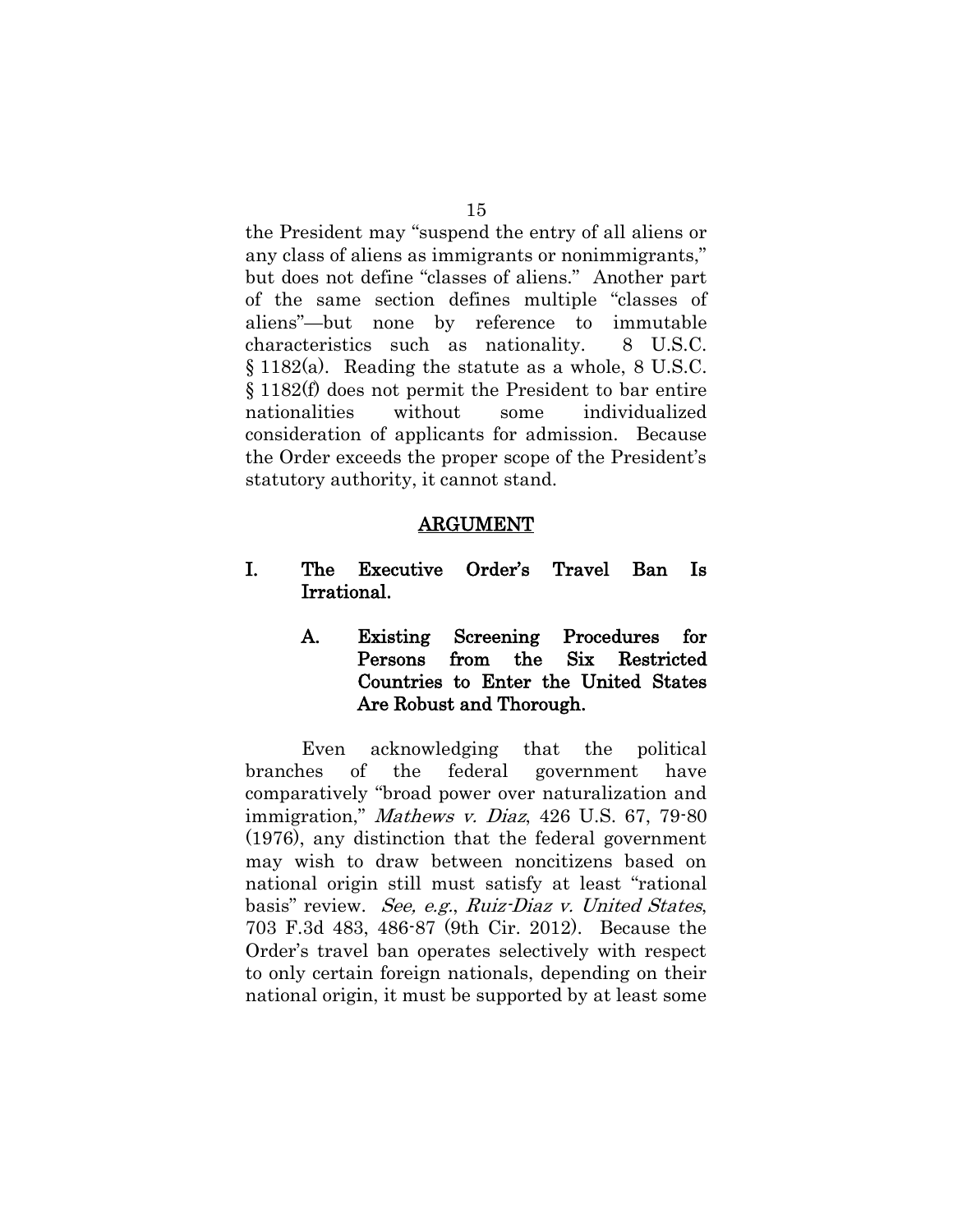"assurance that the classification at issue bears some fair relationship to a legitimate public purpose." Plyler v. Doe, 457 U.S. 202, 216 (1982). The rational basis standard is far from a meaningless rubber stamp on the actions of the political branches. See, e.g., Romer v. Evans, 517 U.S. 620, 634-35 (1996) (striking down a Colorado law that lacked a "rational relationship to a legitimate governmental purpose"); Jimenez v. Weinberger, 417 U.S. 628, 636-37 (1974) (striking down provision of the Social Security Act as not rationally connected to provision's asserted purpose); U.S. Dep't of Agric. v. Moreno, 413 U.S. 528, 534-36 (1973) (striking down as irrational statute withholding food stamps to households with unrelated members).

Any supposed rational basis for the categorical ban of travel for individuals from the targeted countries is dispelled by the fact that the United States government currently employs stringent standards regarding the admission of most nonimmigrants into the United States. When foreign nationals wish to enter the United States, they first must obtain visas unless they are from one of only 38 visa-waiver countries where a visa is not required for stays of 90 days or less for tourism or business reasons (and even then, only if they are not also a national of Iraq, Iran, Syria or Sudan). U.S. Dep't of State, *Visa Waiver Program*, http://travel.state.gov/content/visas/en/visit/visawaiver-program.html (last visited Sept. 15, 2017). The process for obtaining a nonimmigrant visa to the United States is lengthy, expensive and difficult particularly for Iranians. Over 45 percent of Iranian B-visa seekers were denied visas in Fiscal Year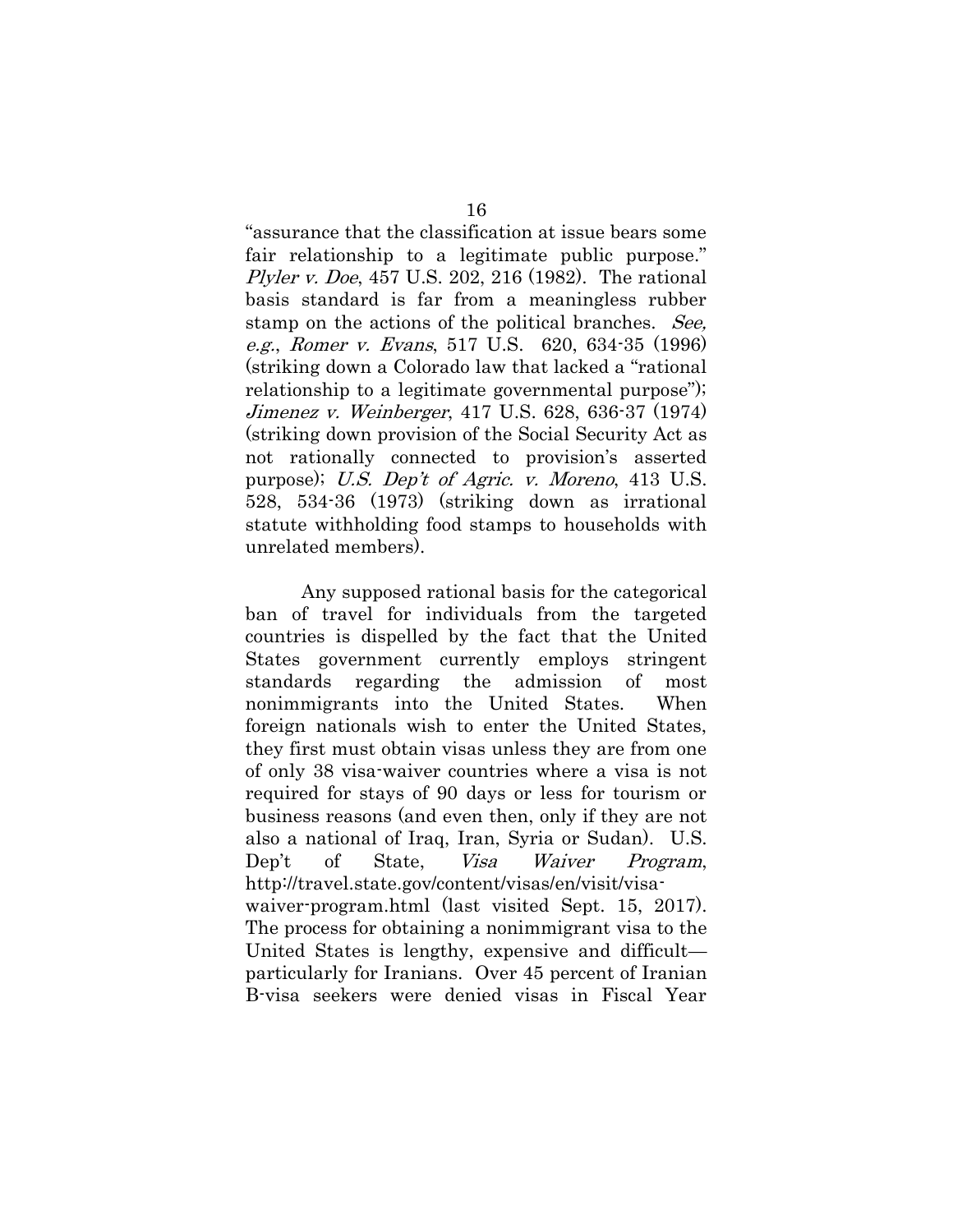2016.<sup>5</sup> See U.S. Dep't of State, Adjusted Refusal Rate—B-Visas Only By Nationality Fiscal Year 2016, http://travel.state.gov/content/dam/visas/Statistics/ Non-Immigrant-Statistics/RefusalRates/FY16.pdf (last visited Sept. 15, 2017).

Applicants for nonimmigrant visas must complete an application, submit photographs, pay an application fee and schedule an interview at a U.S. embassy or consulate. U.S. Dep't of State, Student Visa, http://travel.state.gov/content/visas/en/studyexchange/student.html (last visited Sept. 15, 2017) (applicable to F-1 and F-2 visa applicants); U.S. Dep't of State, *Visitor Visa*, http:// travel.state.gov/content/visas/en/visit/visitor.html (last visited Sept. 15, 2017) (applicable to B-2 visa applicants, including those seeking medical treatment). The application form itself is lengthy, asking for information such as a list of all of the countries the applicant has entered in the last ten years and all professional, social and charitable organizations to which the applicant has belonged or contributed, or with which the applicant has worked. Applicants seeking visas for medical reasons additionally must submit an invitation letter from the hospital and doctors providing treatment, medical documentation describing the illness (translated) and a letter from a doctor stating the reasons why the planned treatment cannot or should not be performed in Iran or a neighboring country

<sup>5</sup> In FCI's experience, the Department of State denies many Iranian visa seekers' applications for incomplete applications or supporting documentation. See 8 U.S.C.  $\S 1201(g)$ .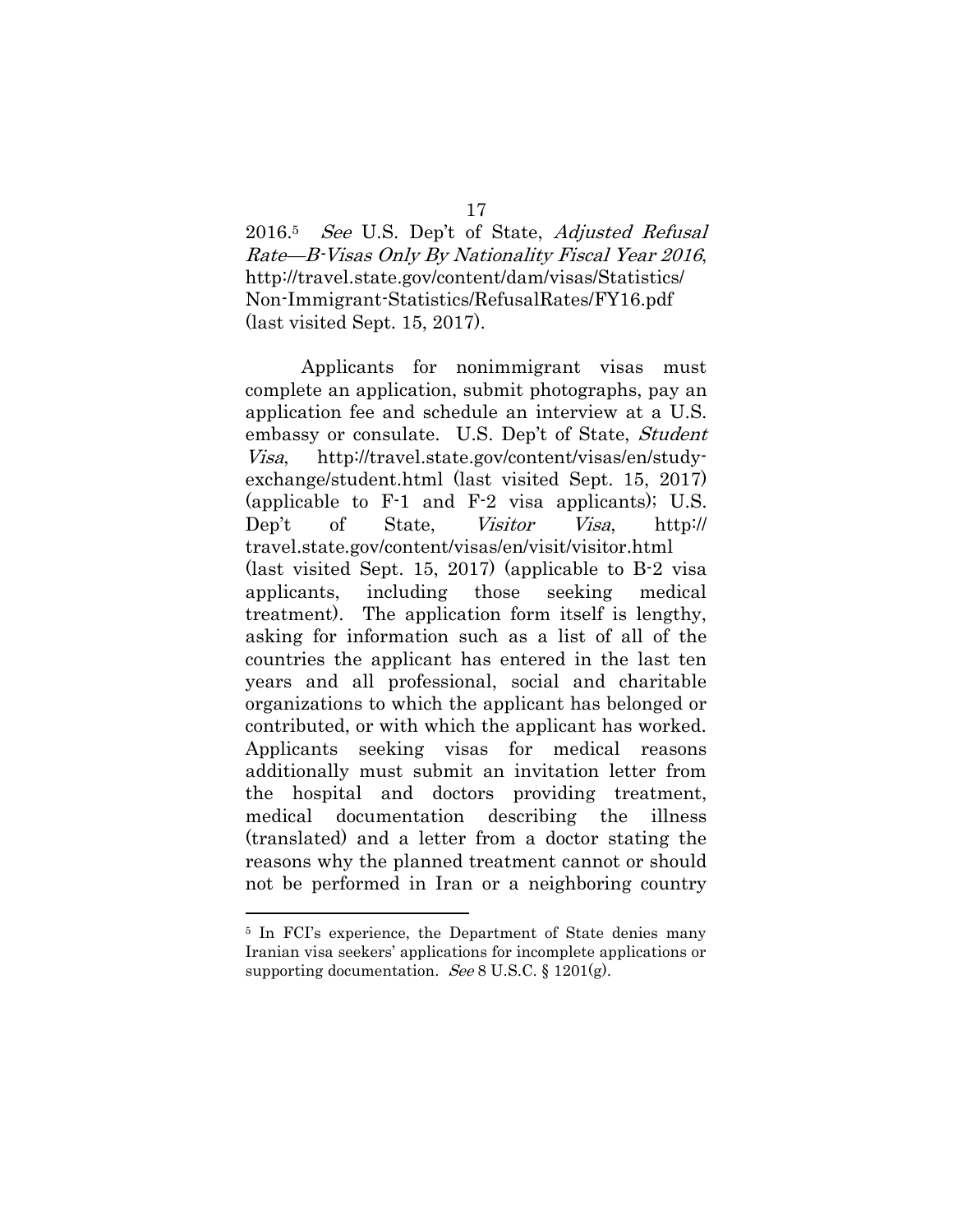such as Turkey. Many FCI beneficiaries also require affidavits of support from sponsors if the beneficiaries cannot afford to travel with their own funds, lest the consular official determine their personal financial situation to be insufficient. See 22 C.F.R.  $\S$  41.31(a)(3). Because the United States does not maintain an embassy or consulate in Iran, Iranian nationals seeking visas to enter the United States must travel to a third country for their interviews. Travel to that third country (for example, the United Arab Emirates), also requires a visa. Applicants must bring significant documentation with them to their visa interviews, including six months of bank statements (translated and officially stamped). Applicants are also fingerprinted during their interviews.

The Order's travel ban fails to satisfy even the most deferential rational basis standard. As alluded to by the personal experiences recounted above, the United States' preexisting visa-application process and other screening procedures that have been in place for quite some time are all "aimed specifically at the problems" that the Order's travel ban purportedly seeks to solve. Moreno, 413 U.S. at 536. Indeed, the Order acknowledges that these procedures were already tightened significantly in response to the September 11 attacks. See Executive Order, § 1. "The existence of these provisions necessarily casts considerable doubt upon the proposition that the [travel ban] could rationally have been intended to prevent those very same [harms]." Moreno, 413 U.S. at 536-37. Put simply, the U.S. government has already addressed its purported concerns set forth in the Order by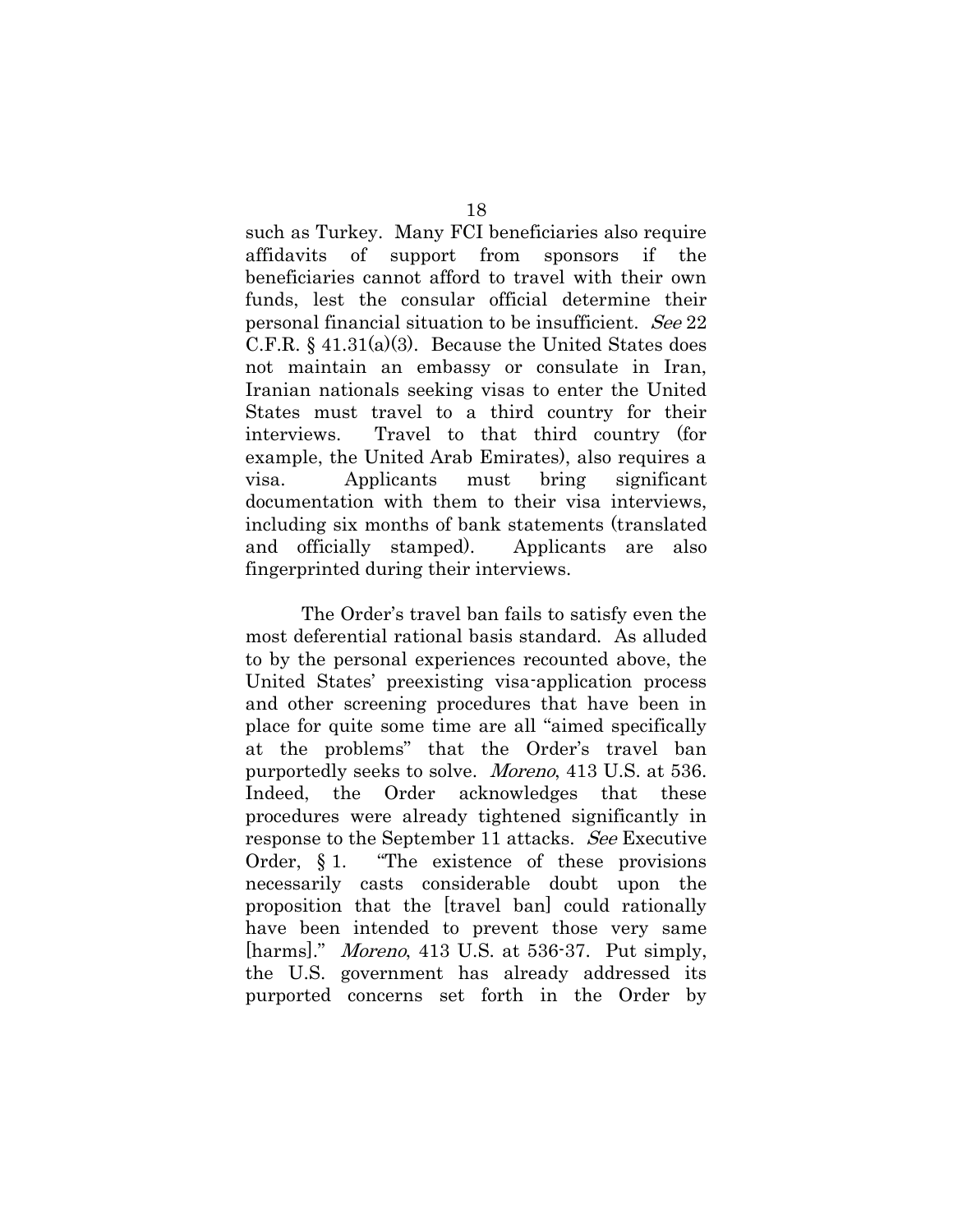adopting and maintaining comprehensive and stringent visa requirements for individuals in the targeted countries.

A law that, like the Order, lacks any rational connection to its asserted aims is more likely to have been motivated by a constitutionally improper purpose, such as "a bare … desire to harm a politically unpopular group." Id. at 534; accord Romer, 517 U.S. at 634-35 (laws that impose "disadvantage[s] … born of animosity toward the class of persons affected" lack a constitutionally legitimate purpose). An absolute ban for 90 days has no rational basis. The evidence is that the existing procedures are working insofar as adult nationals from these countries have not traveled to the United States and participated in terrorist attacks in the past two decades. See infra. In the absence of identified problems with the existing screening process for persons from these countries, the Court should affirm the Fourth and Ninth Circuit's rulings.

#### <span id="page-24-0"></span>B. The List of Countries Singled Out by the Executive Order's Travel Ban Lacks a Rational Connection to the Asserted Reasons for the Ban.

The manner in which the Order's travel ban operates also belies its lack of a rational basis. The Order's stated justification for barring the entry of all foreign nationals from Iran, Libya, Somalia, Sudan, Syria and Yemen is the concern that any national from those countries might commit terrorist acts in the United States, perhaps at the behest of terrorist organizations, and the Order points to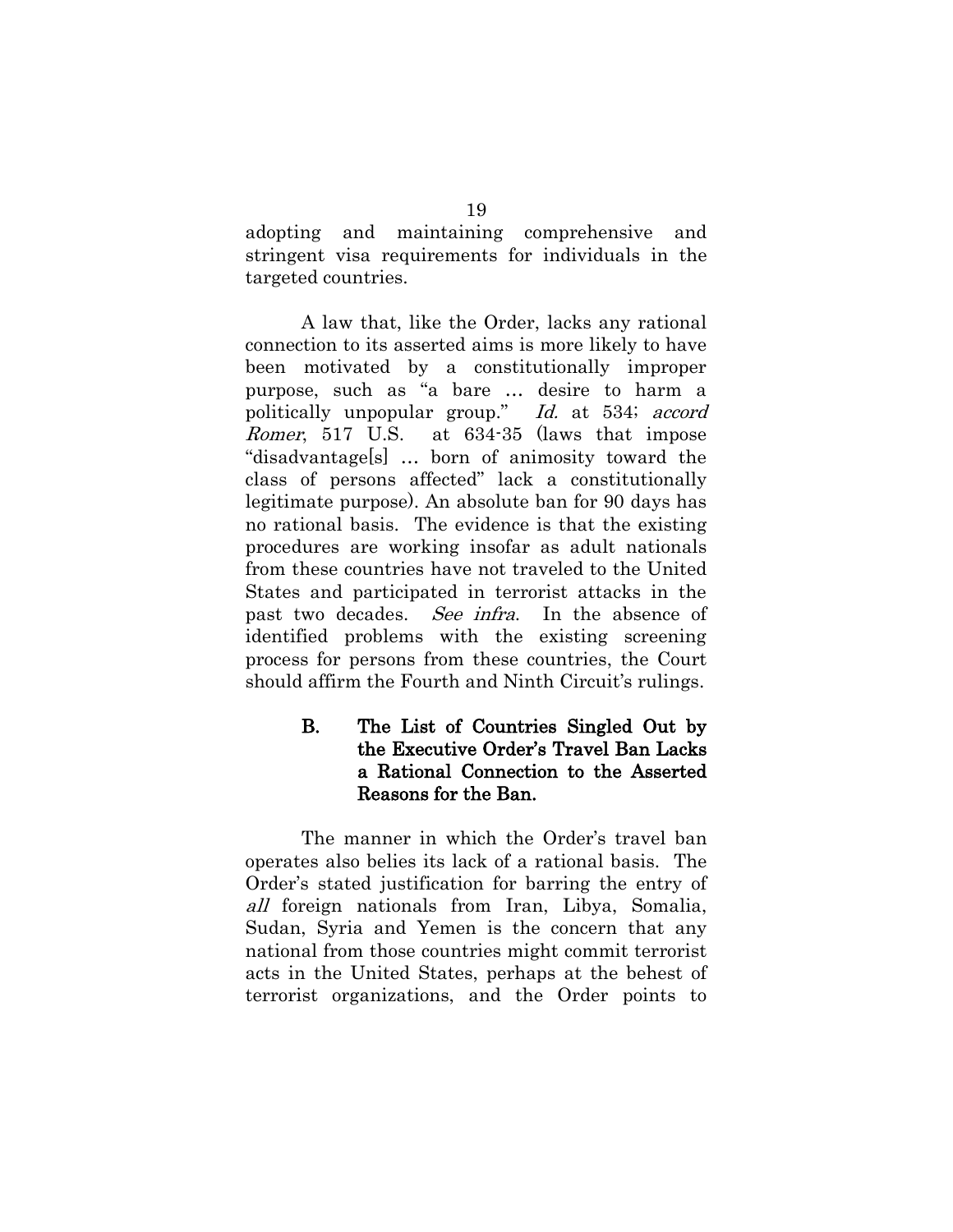"hundreds of [unspecified] persons born abroad [that] have been convicted of terrorism-related crimes in the United States" since 2001 as support. Executive Order, § 1(h). The problem, however, is that those "persons born abroad" and the history of domestic terrorist incidents in the United States since 2001 lend no support to the Order's selective and discriminatory ban. Indeed, the list of countries whose nationals the Order has singled out bears little or no correlation to the places from which those who have attempted or committed terrorist attacks within the United States have hailed over the last 16 years.6 Furthermore, as described below, the Order and its call for extreme vetting would not have actually prevented any of these attacks, because the handful of nationals from the targeted countries who were involved in terrorist activities had come to the

<sup>6</sup> Petitioners have argued that Congress and the prior administration identified these six countries as ones presenting "terrorism-related concerns," and that the Order merely adopts that prior determination and enhances the security measures with regard to those countries. But neither Congress nor the prior administration banned nationals from those countries from entering the United States for any period of time, as the Order does. Indeed, a Department of Homeland Security assessment found that "'country of citizenship is unlikely to be a reliable indicator of potential terrorist activity' and that 'few of the impacted countries have terrorist groups that threaten the West.'" Int'l Refugee Assistance Project v. Trump, 241 F. Supp. 3d 539, 561-62 (D. Md.), aff'd in part, vacated in part by 857 F.3d 554 (4th Cir. 2017) (discussing report available at https://assets.documentcloud.org/documents/3474730/DHSintelligence-document-on-President-Donald.pdf); accord Hawai'i v. Trump, 241 F. Supp. 3d 1119, 1127 (D. Haw. 2017) (same).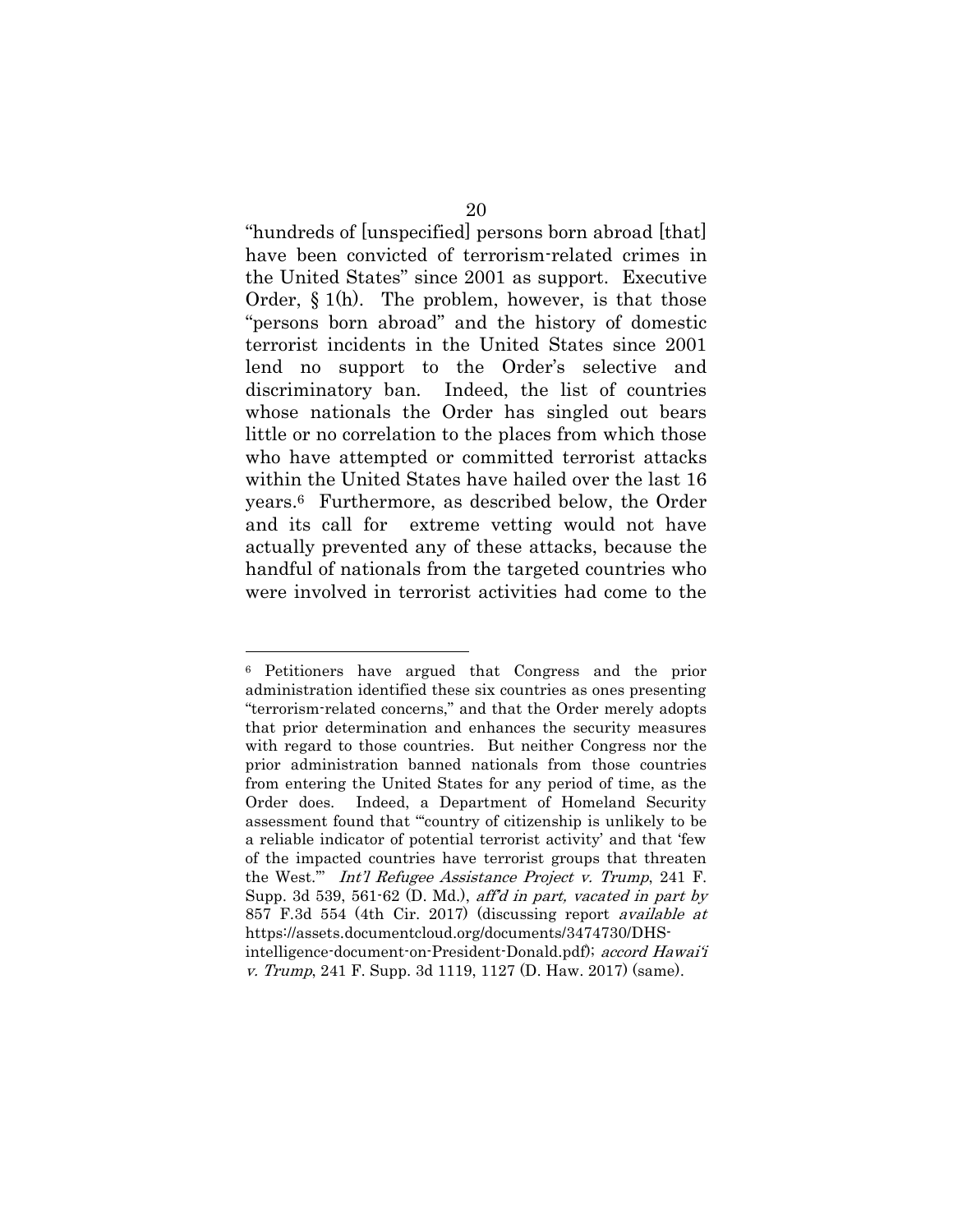country as children, and all were either naturalized citizens or lawful permanent residents ("LPRs").

The ban is both selective in whom it targets only foreign nationals from the six referenced countries—but at the same time sweeping in the burdens it imposes, prohibiting any alien from those countries from entering the United States, even minors, and regardless of the grounds on which that entry is sought: for work, for study, for resettlement as a refugee fleeing an active war zone, for medical treatment that is unavailable in their home countries, or for short-term visits with family members residing in the United States. See Hawaii, 859 F.3d at 771-74. Viewing the Order's travel ban in light of the Order's stated reasons for it, the ban's arbitrary harshness presents a second, independent reason why it lacks a rational basis, and confirms that its restrictions can only have been intended to harm an unpopular class of persons, rather than to serve any legitimate security-related aim.

To begin, the Order is *over*-inclusive. *Romer*, 517 U.S. at 632 (laws fail rational basis review where their "sheer breadth is so discontinuous with the reasons offered for it that [they] seem[] inexplicable by anything but animus toward the class [they] affect[]"). There have been only a handful of persons who originally hail from some of the countries the Order singles out who have carried out or attempted to carry out terrorist plots since 9/11—and these acts did not result in fatalities. These include one carramming attack carried out in 2006 by an Iranian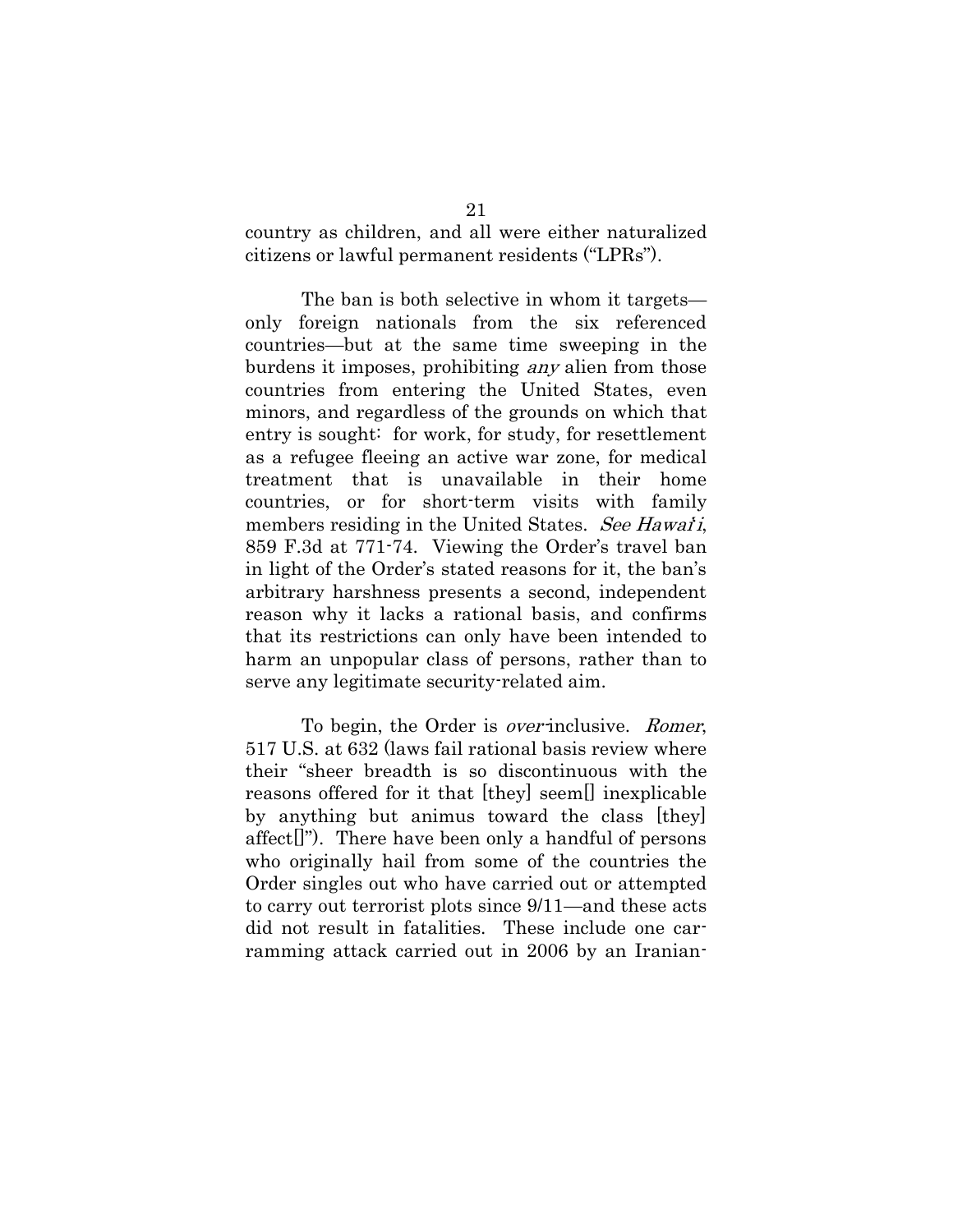American in Chapel Hill, North Carolina;7 an unsuccessful plot by a Somali-American who planned to bomb a Christmas tree lighting in Portland, Oregon in 2010;<sup>8</sup> an attack involving multiple stabbings by a Somali-American at a shopping mall in St. Cloud, Minnesota in 2016;<sup>9</sup> and another carramming attack carried out by a Somali-American LPR at Ohio State University in 2016.<sup>10</sup>

To put these four individuals in broader perspective, there are approximately 500,000 persons of Iranian ancestry and 130,000 persons of Somali ancestry living in the United States, according to 2011 American Community Survey data.11 These

 $\overline{a}$ 

<sup>10</sup> Islamic State Group Claims Ohio State University Rampage, BBC (Nov. 30, 2016), http://www.bbc.com/news/world-uscanada-38151669 (last visited Sept. 15, 2017).

<sup>7</sup> Jessica Rocha, et al., Suspect Says He Meant to Kill, CHARLOTTE NEWS & OBSERVER (Mar. 8, 2006), https://web.archive.org/web/20080502132128/http://www.newso bserver.com/102/story/415421.html (last visited Sept. 15, 2017).

<sup>8</sup> US 'Foils Oregon Bomb Plot', ALJAZEERA (Nov. 27, 2010), http://www.

aljazeera.com/news/americas/2010/11/2010112764714953451.ht ml (last visited Sept. 15, 2017).

<sup>9</sup> FBI Investigates Stabbing That Injured 9 at Minnesota Mall as Possible Act of Terrorism, CHI. TRIB. (Sept. 18, 2016), http://www.chicagotribune.com/news/nationworld/ct-minnesotamall-stabbing-20160918-story.html (last visited Sept. 15, 2017).

<sup>&</sup>lt;sup>11</sup> See U.S. Census Bureau, 2011 American Community Survey 1-Year Estimates: Total Ancestry Reported (Dec. 22, 2012), available at http://ia601608.us.archive.org/ 26/items/2011AmericanCommunitySurveyAncestry/2011Acs.pdf (visited Sept. 15, 2017).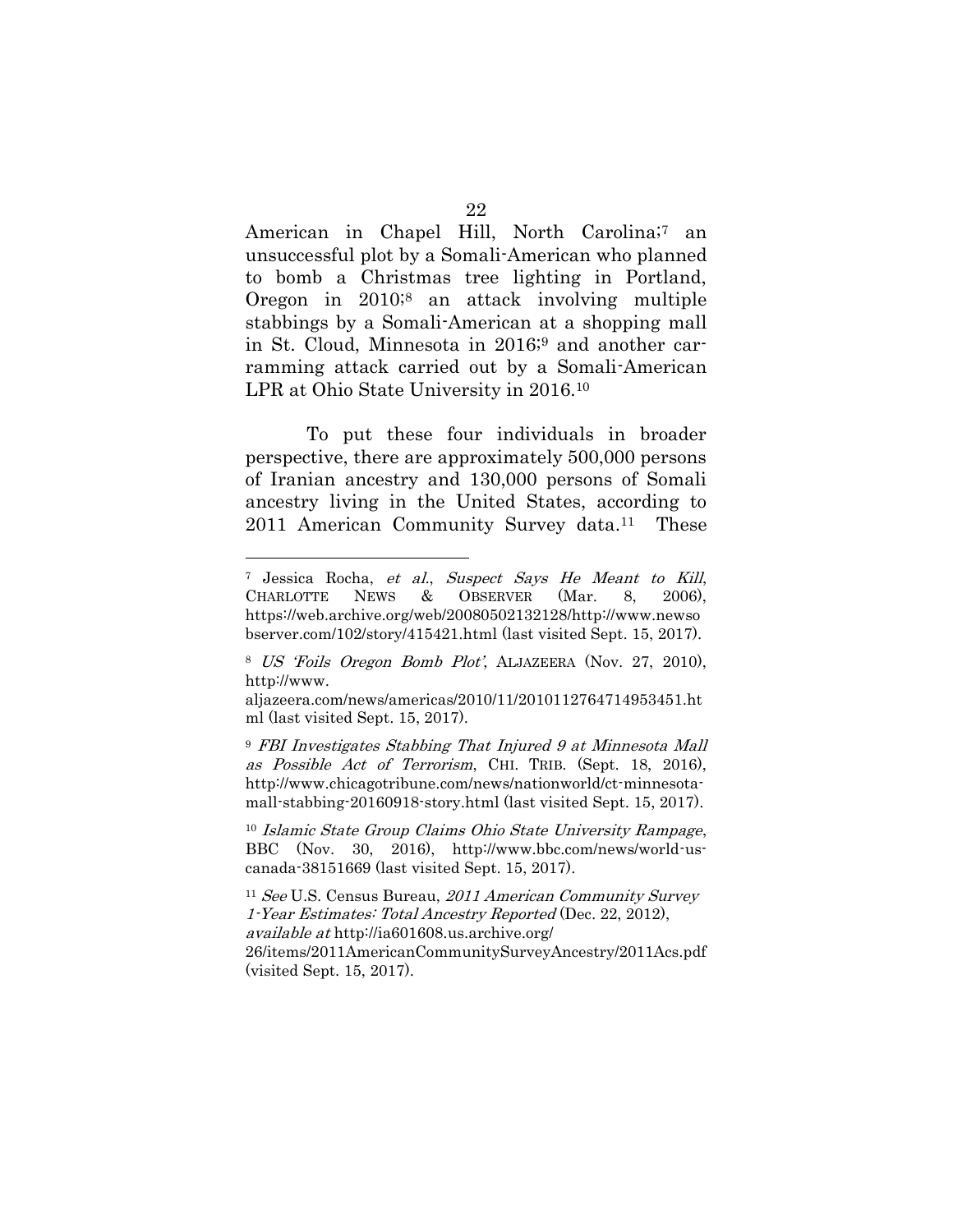incidents also offer no reason whatsoever for the inclusion of the other four countries in the Order's travel ban. Moreover, even with respect to these four incidents, there is no credible basis for believing that the Order's travel ban, sweeping as it is, would have done anything to prevent them. Three of the four incidents—the 2006 car-ramming attack, the 2010 bomb plot, and the 2016 stabbings at a shopping mall—involved naturalized U.S. citizens who immigrated to the United States as young children and lived here for many years before engaging in terrorism.12 The individual at the center of the other incident also came to the United States as a child at age 16—and did not carry out his attack until years after arriving. <sup>13</sup> The idea that it is rational to ban toddlers from entering the country out of a speculative fear that they might someday grow up to

<sup>12</sup> See Rocha, supra note 7 (reporting that 22-year-old perpetrator was born in Iran but "grew up in the Charlotte area, attending public school for 13 years until he graduated from South Mecklenburg High School in 2001," five years before attack); Colin Miner, et al., F.B.I. Says Oregon Suspect Planned 'Grand' Attack, N.Y. TIMES (Nov. 27, 2010), http://www. nytimes.com/2010/11/28/us/28portland.html (last visited Sept. 15, 2017) (reporting that 19-year-old plotter attended middle school and high school in Oregon); Mark Greenblatt & Angela M. Hill, Expert: Refugee Ban Would Not Have Saved Lives, SCRIPPS (n.d.), http://www.scripps.com/expert-refugee-banwould-not-have-saved-lives (reporting that 20-year old perpetrator was "a refugee who came to the United States at two months old and became a U.S. Citizen in 2008").

<sup>13</sup> See Islamic State Group Claims Ohio State University Rampage, supra note 10 (reporting that 18-year-old perpetrator arrived in the United States two years before the incident, after living for seven years in a refugee camp in Pakistan).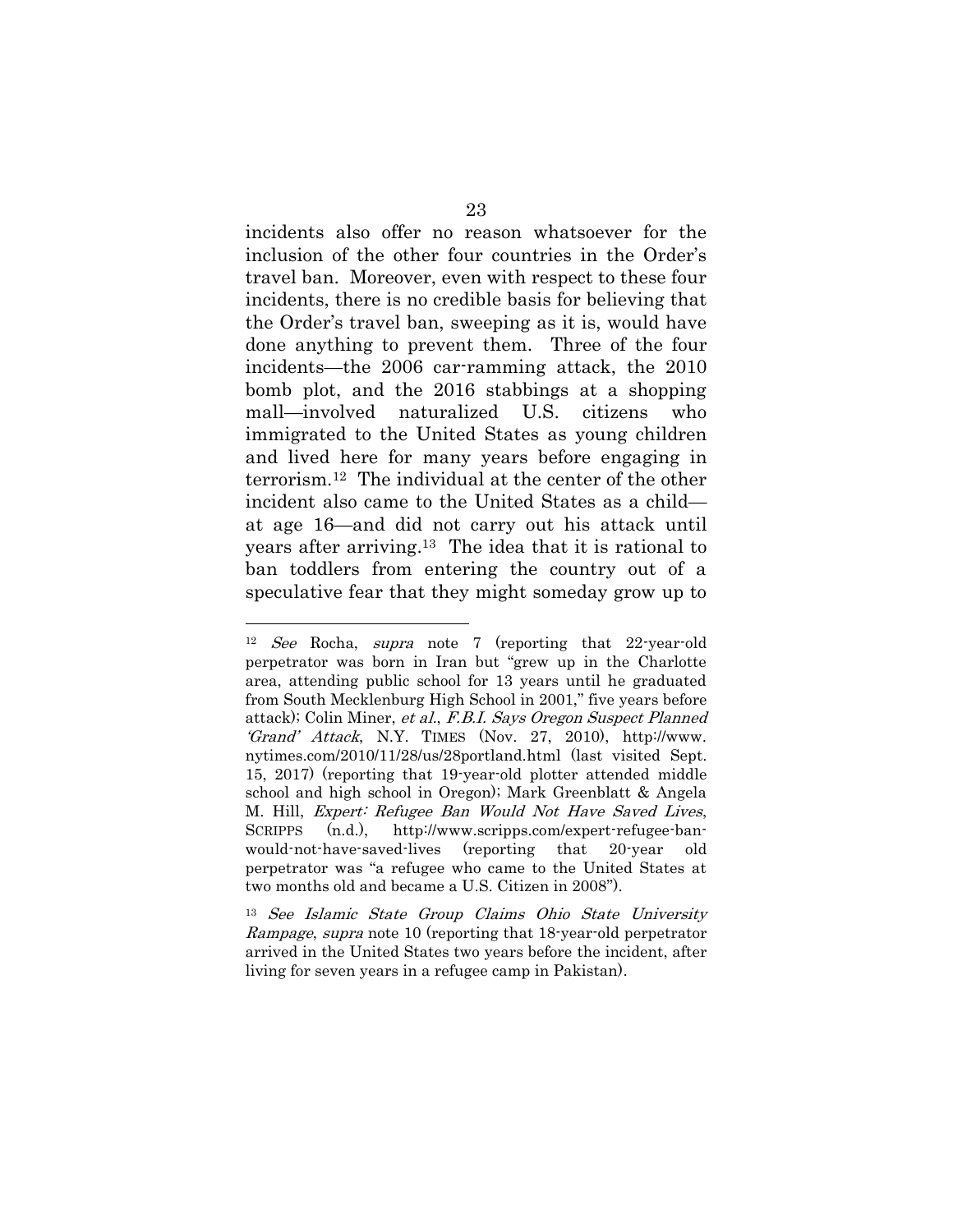be terrorists is implausible, and offends our most basic principles. Cf. Miller v. Alabama, 567 U.S. 460, 470-73 (2012) (recognizing that fundamental differences between juveniles and adults that makes it difficult to predict with confidence how children will behave as they mature). Nor could any "enhanced screening" plausibly determine which young children will grow up to be terrorists.

The Order is also *under*-inclusive—another sign of irrationality that often bespeaks constitutionally impermissible animus toward those few the law actually targets. See City of Cleburne v. Cleburne Living Ctr., 473 U.S. 432, 450 (1985) (rejecting need to regulate population density of group homes for mentally disabled residents as a justification for a zoning ordinance requiring special permits for such facilities because other types of facilities presenting identical concerns were not subject to similar requirements). There have been twelve persons who have succeeded in carrying out fatal terrorist attacks inside the United States since the September 11, 2001 attacks; not a single one of these attacks was committed by anyone from the six countries identified in the Order.14 Three of them

<sup>14</sup> See Peter Bergen, et al., In Depth: Terrorism in America After 9/11, Part II: Who are the Terrorists? NEW AMERICA https://www.newamerica.org/in-depth/terrorism-inamerica/who-are-terrorists/ (last visited Sept. 15, 2017).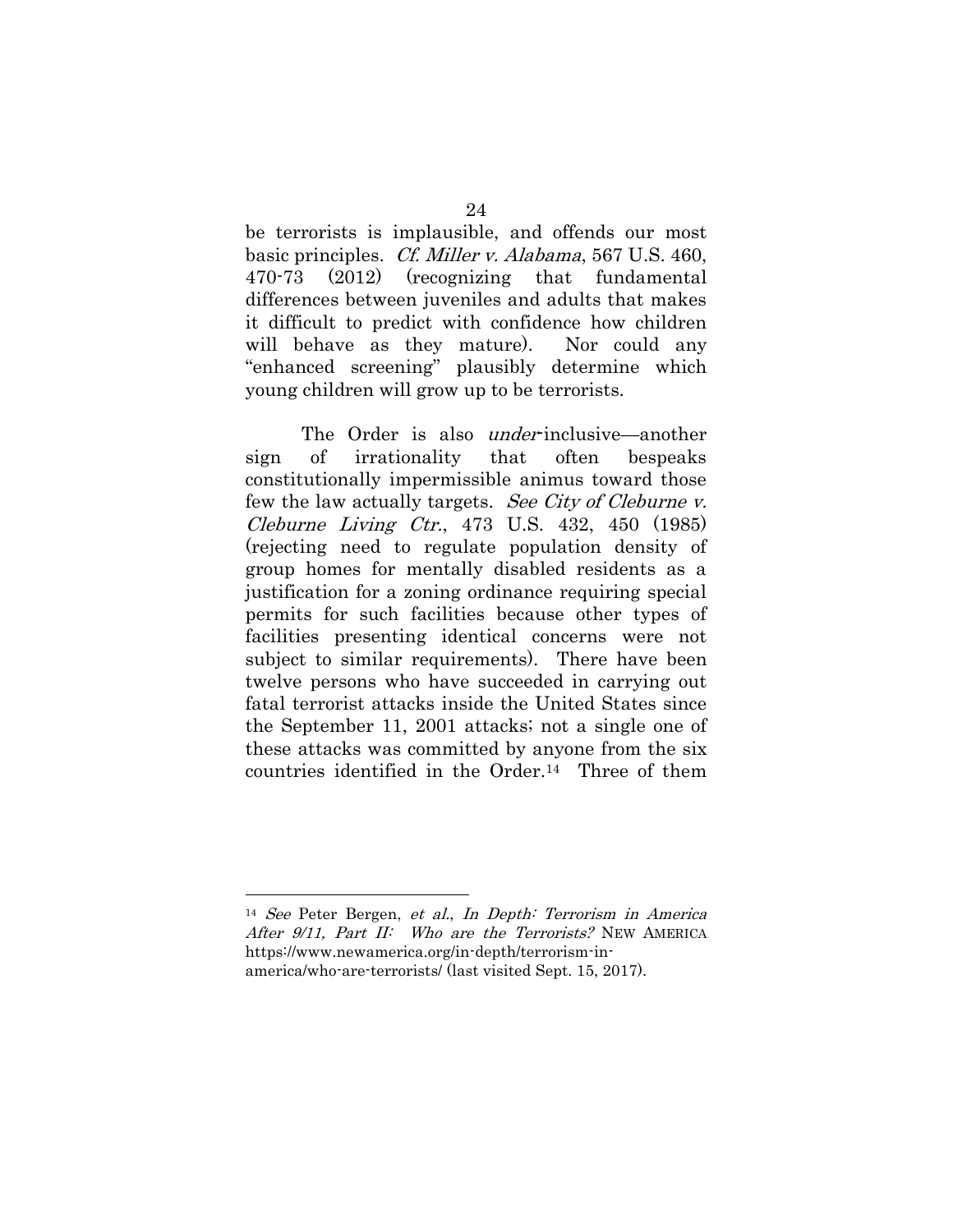were of Pakistani heritage.15 Three more were African Americans who were born here.16 Another was Egyptian.17 Two were of Chechen ancestry, born in former Soviet republics, and came to the United States from Russia as children.18 And one each came from families that originally hailed from Kuwait,

<sup>15</sup> See San Bernardino Shooting: Who Were the Attackers?, BBC (Dec. 11, 2015), http://www.bbc.com/news/world-uscanada-35004024 (visited Sept. 15, 2017); Jennifer Sullivan, Seattle Jewish Center Shooter Gets Life Sentence, L.A. TIMES (Jan. 15, 2010), http://articles.latimes.com/2010/jan/15/nation/la-na-seattle-

jewish-center15-2010jan15 (last visited Sept. 15, 2017).

<sup>16</sup> See Sergio Peçanha & K.K. Rebecca Lai, The Origins of Jihadist-Inspired Attackers in the U.S., N.Y. TIMES (Dec. 8, 2015), http://www.nytimes.com/interactive/2015/11/25/us/usmuslim-extremists-terrorist-attacks.html?\_r=0 (last visited Sept. 15, 2017) (Ali Muhammad Brown, Alton Nolen and Abulhakim Mujahid Muhammad).

<sup>&</sup>lt;sup>17</sup> See Los Angeles Airport Shooting Kills 3, CNN (July 5, 2002), http://edition.cnn.com/2002/US/07/04/la.airport.shooting/ (last visited Sept. 15, 2017).

<sup>18</sup> See Nina Burleigh, The Brothers Who Became the Boston Marathon Bombers, NEWSWEEK (Apr. 6, 2015), http://www.newsweek.com/brothers-who-became-bostonmarathon-bombers-319822 (last visited Sept. 15, 2017).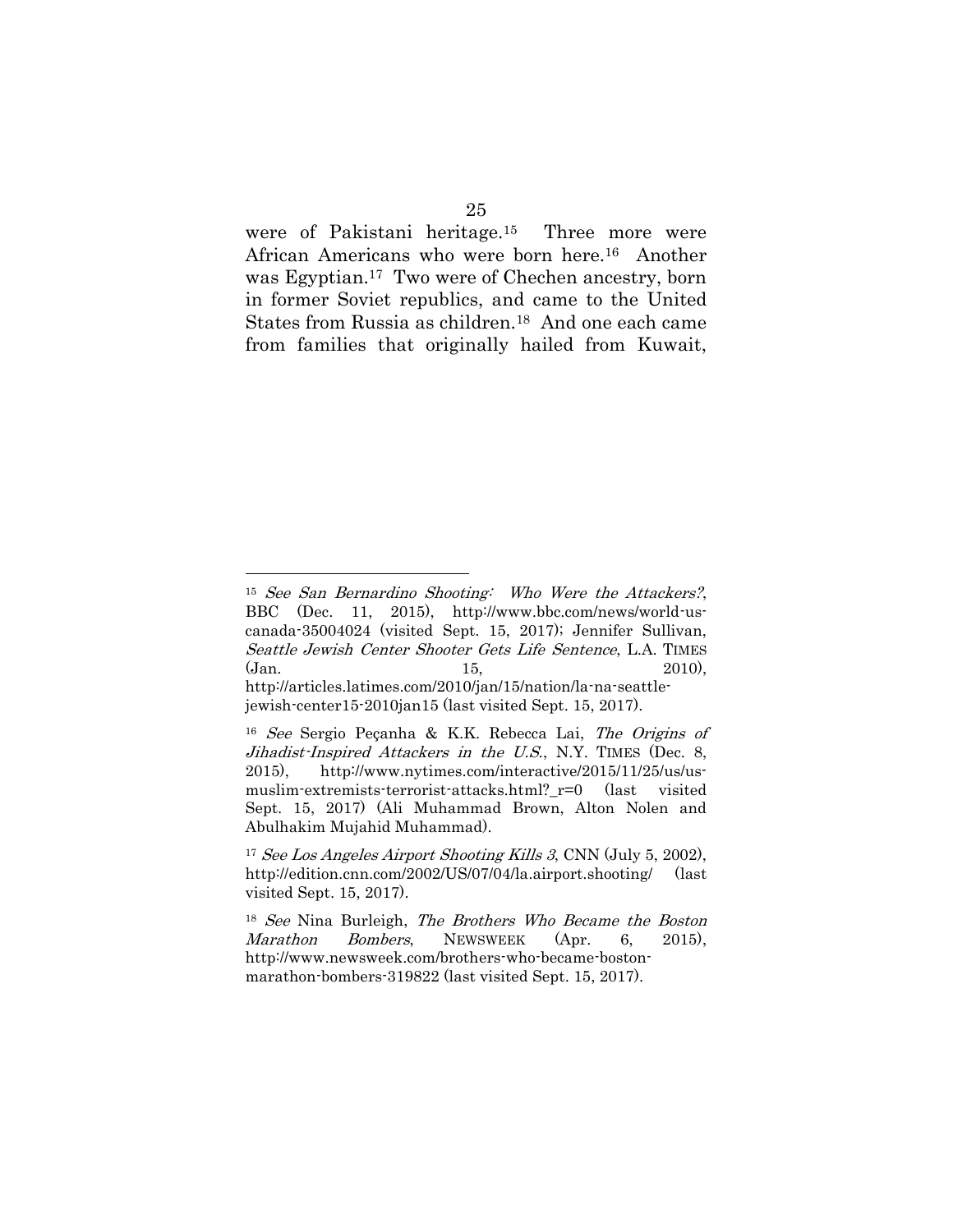Afghanistan and the Palestinian Territories.<sup>19</sup> Indeed, even the primary example that the Prior Order cited in support of the travel ban—the September 11 attacks, see Prior Order, § 1—had no relation to any of the countries on which the ban is focused. The "19 foreign nationals who went on to murder nearly 3,000 Americans," *id.*, came to the United States from Saudi Arabia, Egypt, Lebanon and the United Arab Emirates.<sup>20</sup>

In sum, even under rational basis review, the record of terrorist attacks committed or attempted in the United States since the September 11 attacks offers no basis for singling out the six countries identified in the Order for travel restrictions.21 Most

<sup>19</sup> See Orlando Gay Nightclub Shooting: Who Was Omar Mateen?, BBC (June 14, 2016), http://www.bbc.com/news/worldus-canada-36513468 (last visited Sept. 15, 2017); Catherine E. Shoichet & Gary Tuchman, Chattanooga Shooting: 4 Marines Killed, A Dead Suspect and Questions of Motive, CNN (July 17, 2015), http://edition.cnn.com/2015/07/16/us/tennessee-navalreserve-shooting (last visited Sept. 15, 2017); James Dao, Suspect Was 'Mortified' About Deployment, N.Y. TIMES (Nov. 5, 2009), http://www.nytimes.com/2009/11/06/us/06suspect.html (last visited Sept. 15, 2017).

<sup>20</sup> September 11th Hijackers Fast Facts, CNN (Aug. 28, 2017), http://cnn.com/2013/07/27/us/september-11th-hijackers-fastfacts (last visited Sept. 15, 2017).

<sup>21</sup> The Order also cites a case from January 2013 that involved "two Iraqi nationals admitted to the United States as refugees in 2009 [who] were sentenced to 40 years and to life in prison, respectively, for multiple terrorism-related offenses." Executive Order, § 1(h). Iraqi nationals are not subject to categorical restrictions under the current Order, and thus this example cannot justify the Order actually before this Court.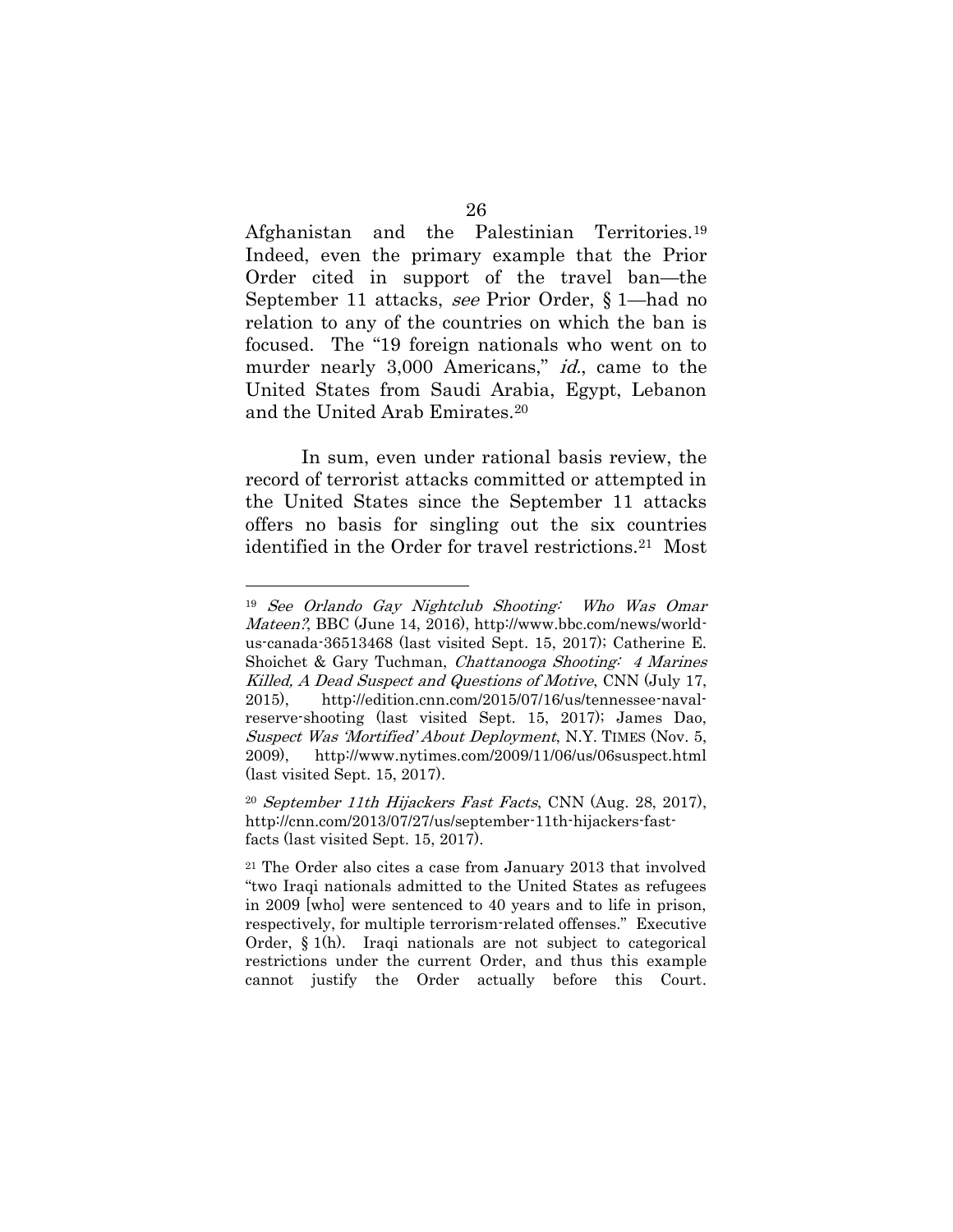of the countries from which foreign terrorist attacks against the United States have originated are not even included on the list; most of the countries that are on the list are ones from which no terrorist threat has come at all in the period following the September 11 attacks. Even acknowledging that a handful of recent attackers or would-be attackers were from these countries, there is no basis to say that any purported "enhanced screening" would have prevented those incidents or others like them because those individuals came here as children. Based on both its under-inclusiveness and overinclusiveness, the Order's travel ban "appears to … rest on an irrational prejudice against" nationals from the six countries singled out for adverse treatment, which is not a legitimate government interest supplying the requisite rational basis. Cleburne, 473 U.S. at 450.

Additionally, the Order fails to mention that the incident did not involve any planned attack on U.S. soil, but rather the provision of material support for such attacks in Iraq, and so has little if any connection to the Order's asserted purpose of "protect [ing] the Nation from terrorist activities by foreign nationals admitted to the United States." See Alex Nowrasteh, Trump Justifies Executive Order by Citing Terrorists Who Were Not Planning a Domestic Attack, CATO INSTITUTE (Mar. 6, 2017), https://www.cato.org/blog/trump-justified-executiveorder-citing-terrorists-who-were-not-planning-domestic-attack (last visited Sept. 15, 2017).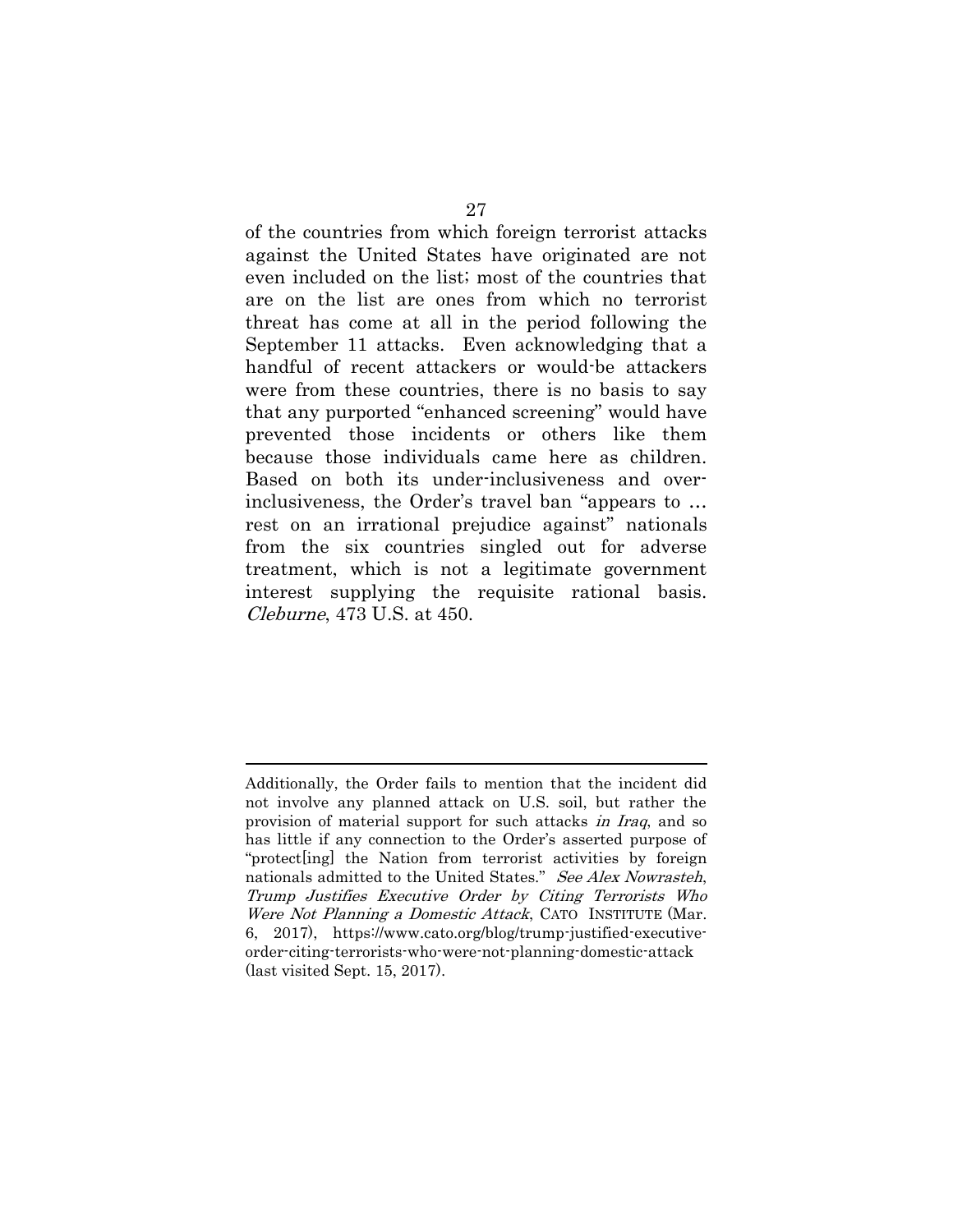### <span id="page-33-0"></span>III. The President's Statutory Authority Under Section 1182(f) Does Not Justify the Executive Order.

The Ninth Circuit's decision examined the Petitioners' principal statutory basis for the Order's travel ban—8 U.S.C. § 1182(f)—and correctly rejected their reading, which would give the President unbounded authority to discriminate on the basis of nationality in determining admission to the United States. Hawai'i, 859 F.3d at 769-74. The Ninth Circuit recognized that § 1182(f) is framed in broad language, authorizing the President to "suspend the entry of all aliens or any class of aliens as immigrants or nonimmigrants, or impose on the entry of aliens any restrictions he may deem to be appropriate" when he finds that "the entry of any aliens or of any class of aliens into the United States would be detrimental to the interests of the United States." Id. at 770; 8 U.S.C. § 1182(f). However, the President's "authority is not unlimited." Hawai'i, 859 F.3d at 770. The Ninth Circuit held that the Order did not present a sufficient finding that entry of the excluded classes would be detrimental to the interests of the United States, as required by § 1182(f). Id. That determination was correct and provides a sufficient basis to affirm. Additionally, amici seek to shed light on an additional way that the Order exceeds the President's authority: § 1182(f) does not provide the President authority to define a "class" in terms of nationality or any similar immutable characteristic. The phrase "class of aliens" in § 1182(f) is not defined; for the reasons to follow, the phrase "class of aliens" in  $§ 1182(f)$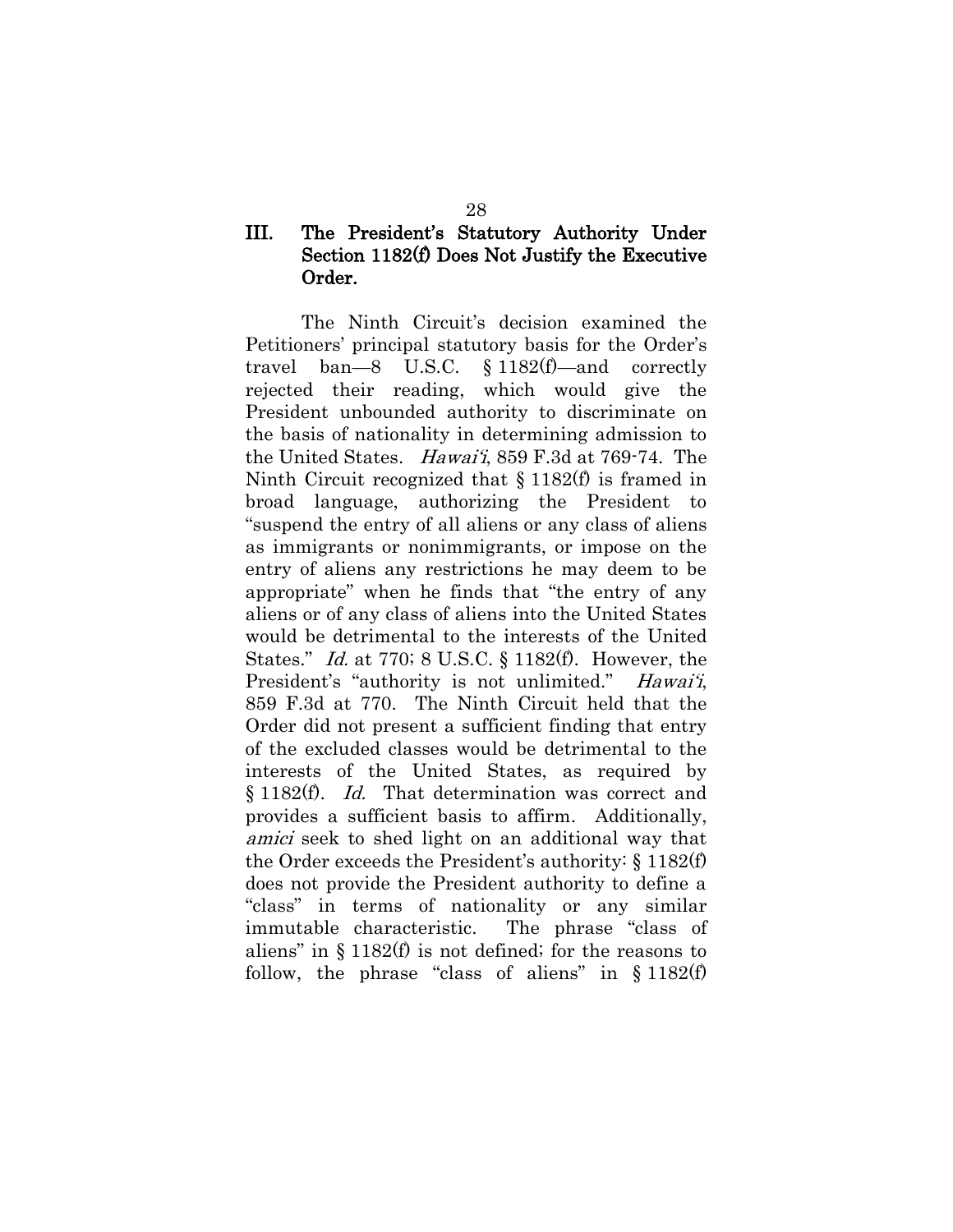should not be interpreted to include "nationality" as a type of class.

The phrase "class of aliens" in  $\S$  1182(f) should be read in light of the same phrase as used elsewhere in the statute, specifically  $§ 1182(a)$ . See Dep't of Revenue of Or. v. ACF Indus., Inc., 510 U.S. 332, 342 (1994) ("[I]dentical words used in different parts of the same act are intended to have the same meaning."). Section 1182(a) defines several specific "classes of aliens ineligible for visas or admission," who are categorically "ineligible to receive visas and ineligible to be admitted to the United States." 8 U.S.C. § 1182(a). None of the "classes of aliens" set forth in  $\S 1182(a)$  are defined in terms of immutable characteristics, such as nationality; rather, the categories are typically defined by reference to the alien's individual conduct, and in some cases by mutable characteristics (e.g., infection with a communicable disease). See, e.g., id.  $§ 1182(a)(1)$  $(health-related grounds), (a)(2) (certain criminal$ activities or convictions),  $(a)(1)$  (communicable diseases), (a)(3) (terrorism, membership in totalitarian parties and related activities), (a)(6)  $\&$ (9) (prior violations of U.S. immigration laws),  $(a)(7)$ (failure to present required documentation). The absence of any "classes" of aliens defined by immutable characteristics in § 1182(a) provides reason to believe that "any class of aliens" in § 1182(f) similarly excludes immutable characteristics such as nationality.

Put another way, the meaning of the phrase "any *class* of aliens" as used in § 1182(f) (emphasis added) should be determined in light of the "company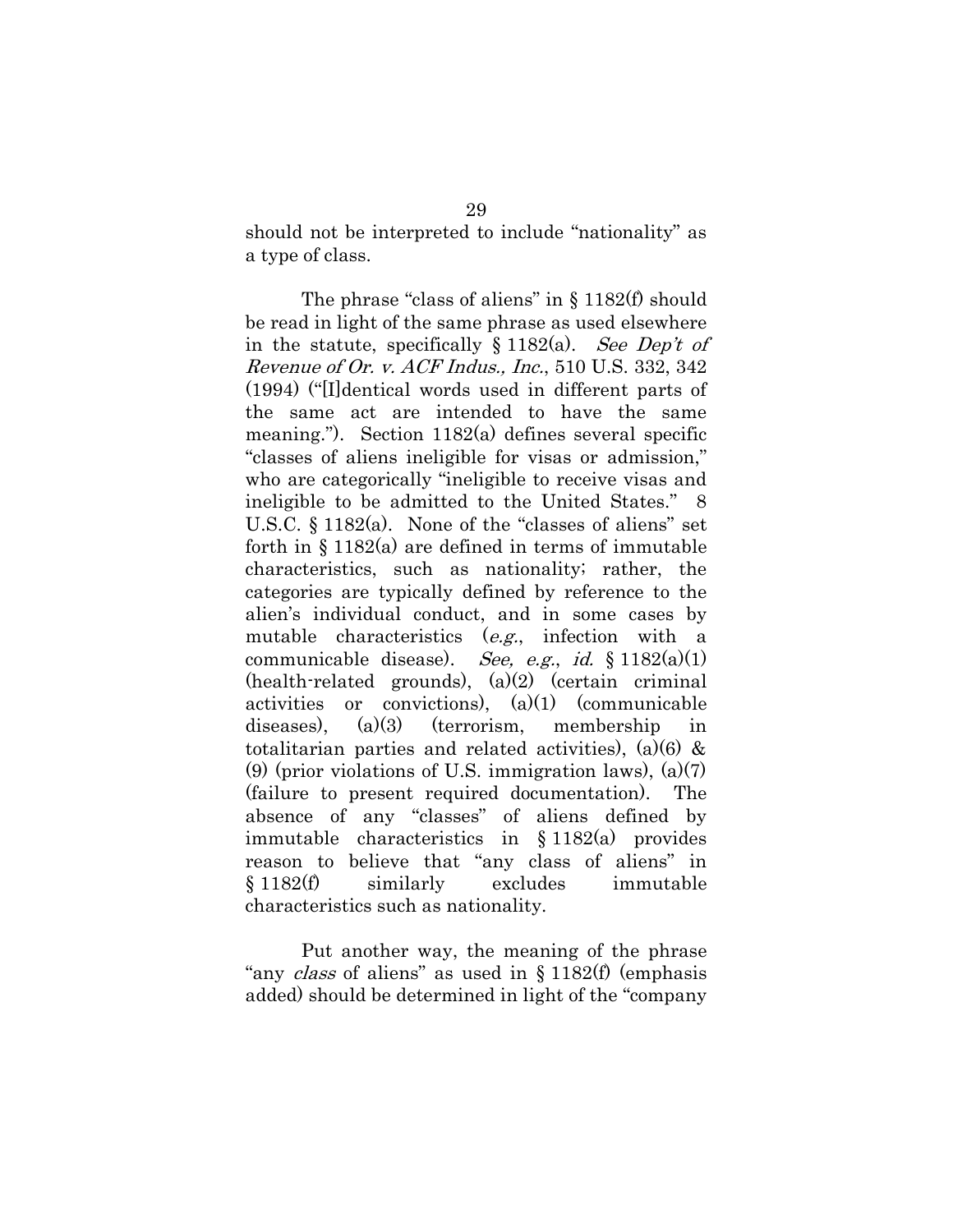it keeps" under "familiar" statutory-interpretation principles. McDonnell v. United States, 136 S. Ct. 2355, 2368 (2016) (quoting Jarecki v. G.D. Searle & Co., 367 U.S. 303, 307 (1961)). And here, the "company" that § 1182(f) keeps—the enumeration of specific "classes of aliens" identified in  $\S 1182(a)$  suggests that it was only meant to provide the President with the authority to temporarily exclude additional "classes of aliens" defined by their individual conduct or mutable characteristics, not their immutable characteristics such as nationality. 8 U.S.C. § 1182(f). Nowhere in Section 1182 is there any evidence that would support reading "class" to include an entire nationality.

This conclusion is also supported by the legislative history of the 1952 Immigration and Nationality Act ("INA"), which shows that overturning decades of racial and national-origin discrimination was of principal importance to Congress. See, e.g., H.R. Rep. No. 82-1365, at 28 (1952) (listing as the first of the 1952 INA's "basic and significant changes ... [e]liminat[ing] race as a bar to immigration and naturalization"). For example, the Senate Committee on the Judiciary discussed the history of immigration policy in the United States and recommended that Congress adopt a policy that prohibited race-based immigration exclusions. S. Rep. No. 81-1515, at 368- 373 (1950). The Committee often used the terms "racial" and "national" interchangeably in its review of historical policies. Id. In the section titled "Racial Exclusions," the Committee described those barred by the 1940 Nationality Act as "racially ineligible for naturalization and therefore … excluded from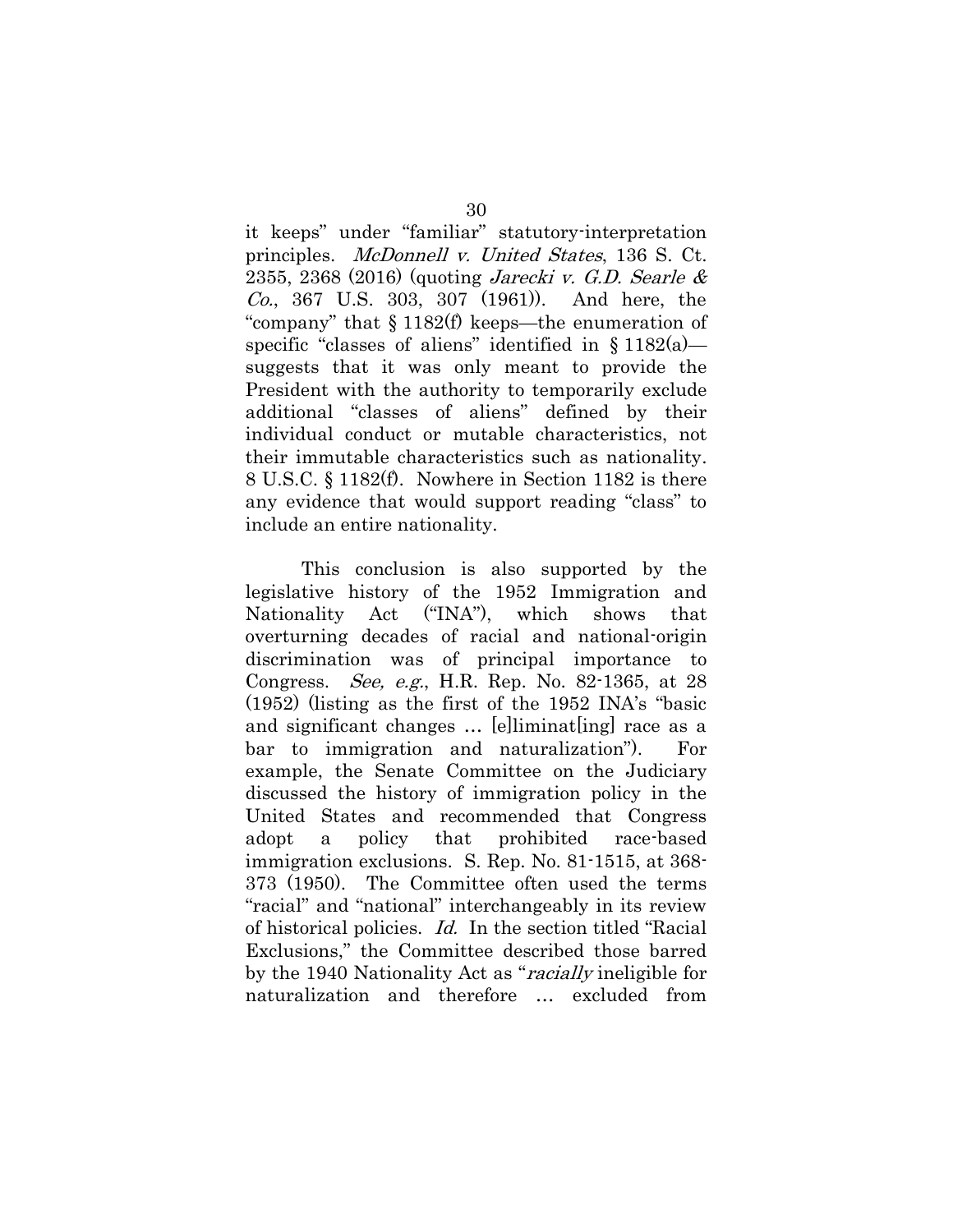admission." Id. at 369 (emphasis added). The 1940 Nationality Act had excluded "Burmese, Japanese, Koreans, Malayans" as undesirable "races" of people, despite the fact that those groups are nationalities. Id. The exclusion of those nationalities was overturned by the 1952 INA.

The exclusion of certain nationalities from admission was not unique to the 1940 Nationality Act, but rather began with the exclusion of Chinese laborers in 1882, and was later expanded in the 1917 and 1924 Immigration Acts. Id. In all of these acts, the term "race" was used to bar the admission of certain nationalities. For example, the 1882 Chinese Exclusion Act as well as 1917 Act, "excluded certain Asiatics on the basis of geographical distribution," which covered "some of the groups considered racially undesirable." Id. (emphasis added). Both acts exemplify race-based exclusions that are better classified as national-origin based exclusions.

In particular, the 1917 Immigration Act created what became known as the "barred zone." Id. at 54. The barred zone was defined by longitude and latitudinal demarcations but included India, Burma, Siam (now Thailand), the Malay States, parts of Russia, parts of Saudi Arabia, parts of Afghanistan, most of the Polynesian Islands, and all of the East India Islands. Id. The barred zone was described in a 1916 Senate Committee on Immigration report as a bill "to reach that large number of aliens, not 'free white persons' or persons of 'African nativity' or 'African decent' … not covered by the Chinese exclusion treaty and laws and the Japanese passport agreement and treaty." S. Rep.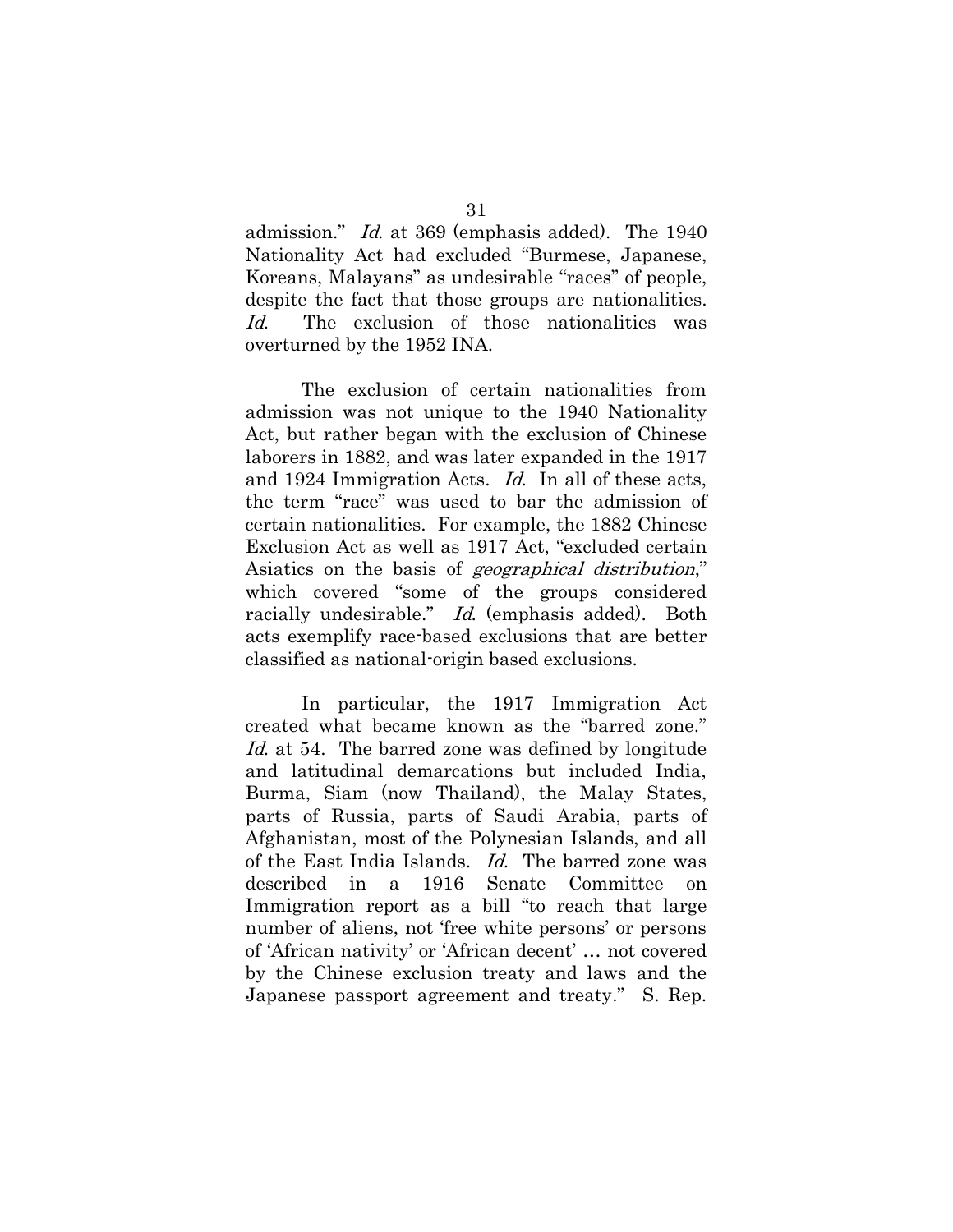No. 64-352, at 4 (1916). Moreover, the Committee recognized in 1950 that "[t]he purpose of the 'barred zone' provision was primarily to exclude Hindus and make exclusion of Asiatics more complete." S. Rep. No. 81-1515, at 54 (1950). Thus, the Committee recognized that geographical and nationality-based exclusions could embody the underlying purpose of excluding certain religions and races. The 1952 INA was thus principally intended to reverse this history of religious and racial discrimination under the guise of nationality-based discrimination. See H.R. Rep. No. 82-1365, at 28 (1952) (listing as the first of the 1952 INA's "basic and significant changes … [e]liminat[ing] race as a bar to immigration and naturalization").

The Order's categorical prohibition on all foreign nationals (other than certain government officials) from certain countries holding valid U.S. visas entering the United States is unprecedented in the history of the clause, and directly undermines what Congress attempted to accomplish with the 1952 INA. Notwithstanding numerous wars, hot and cold, during  $§ 1182(f)$ 's more than 60-year history, during which  $\S 1182(f)$  was invoked dozens of times, no other President has purported to bar all aliens of a given nationality holding visas from entering the United States whether as immigrants or non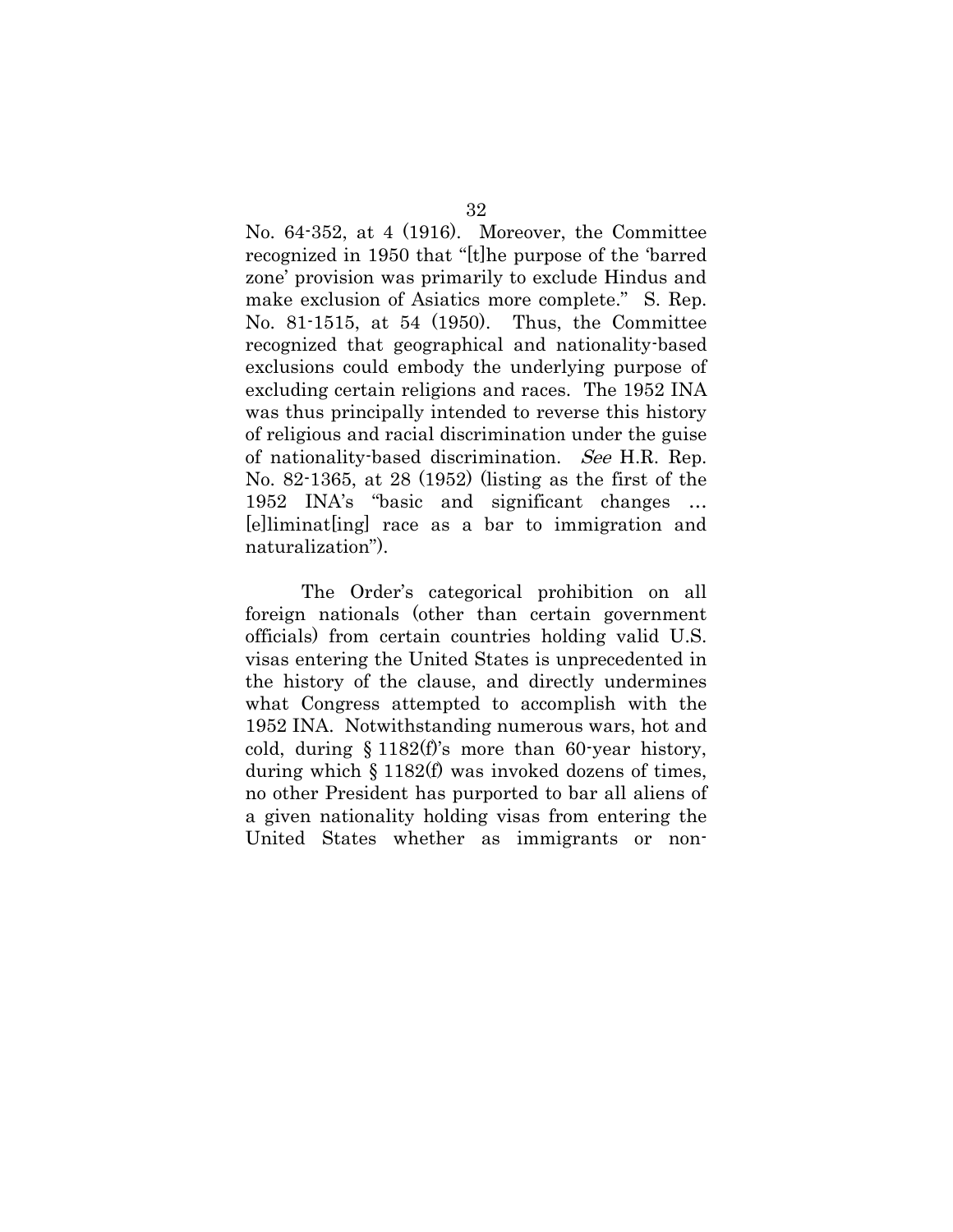immigrants. Instead, suspensions pursuant to § 1182(f) have generally proceeded on the basis of only demonstrated conduct by specific aliens (e.g., committing human rights abuses, supporting terrorism, or participating in anti-democratic coups). See Kate M. Manuel, Executive Authority to Exclude Aliens: In Brief (Cong. Res. Serv. Jan. 23, 2017), at 1-2 & 6-10 (Table 1). That "contemporaneous and consistent" executive practice suggests that "any class of aliens" means something less than a whole nationality, and that understanding "is entitled to great weight" in construing the statute. Fleming v. Mohawk Wrecking & Lumber Co., 331 U.S. 111, 116 (1947); accord Norman Singer & Shambie Singer, 2B Sutherland Statutes and Statutory Construction § 49:3 (7th ed. 2016); cf. Youngstown Sheet & Tube Co. v. Sawyer, 343 U.S. 579, 610-611 (1952) (Frankfurter, J., concurring) ("[A] systematic, unbroken, executive practice, long pursued to the knowledge of the Congress and never before questioned, engaged in by Presidents who have also sworn to uphold the Constitution, making as it were such exercise of power part of the structure of our

<sup>22</sup> An August 26, 1986 proclamation limited the entry of Cuban immigrants, but included broad categorical exceptions for Cuban nationals applying for admission as immediate relatives, "special immigrants"—which includes numerous categories of immigrants including lawful permanent residents returning from abroad—and "preference immigrants," including those with family-sponsored and employment-based immigrant visas. See Proclamation No. 5517, 51 Fed. Reg. 30,470 (Aug. 22, 1986).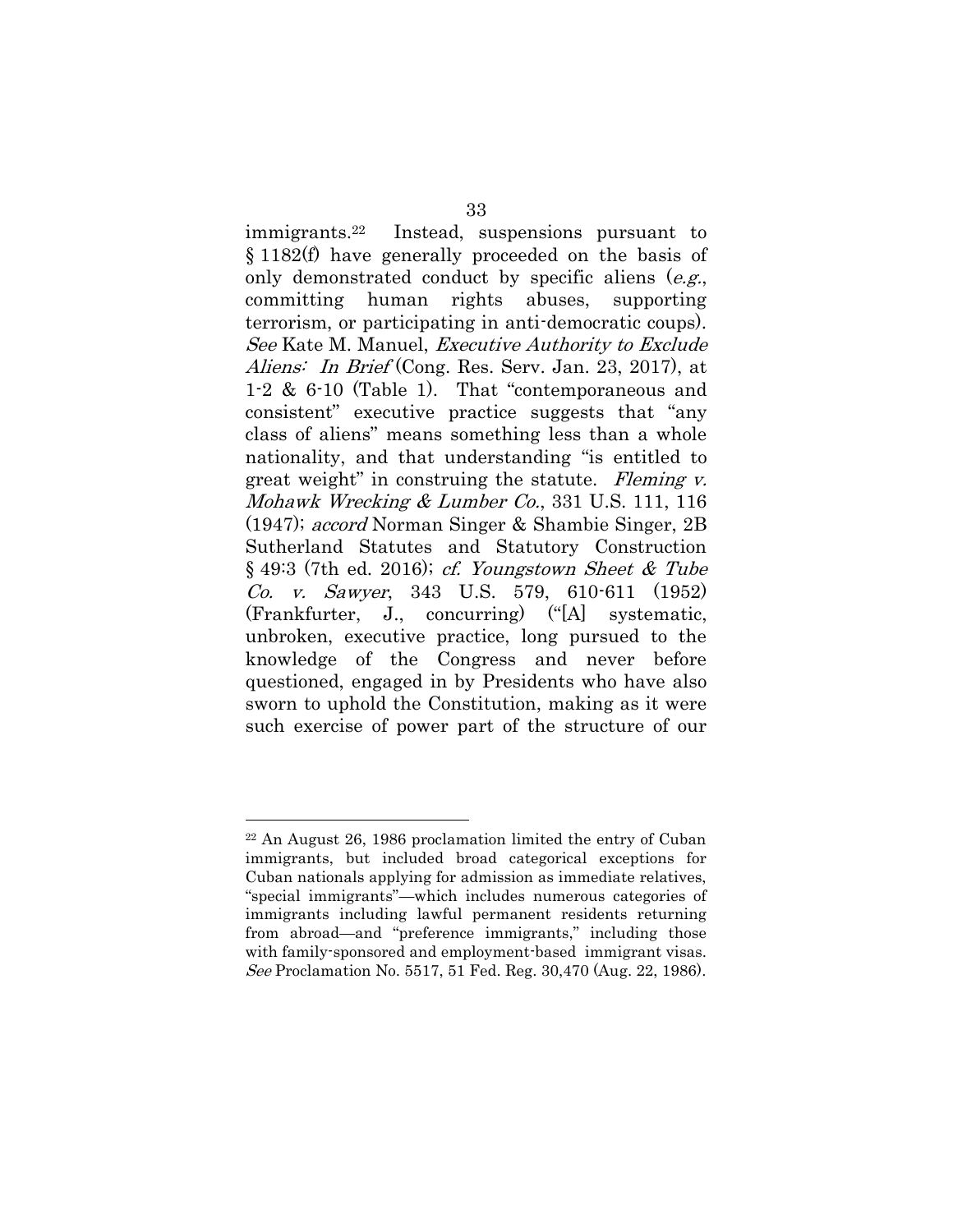government, may be treated as a gloss on 'executive Power' vested in the President by § 1 of Art. II."). <sup>23</sup>

Petitioners argue that prior presidents have used § 1182(f) to prevent entry of certain nationals. See Pet. 43-44. However, none of these presidential actions sought to ban entire nationalities without broad, categorical exceptions. For example, Executive Orders 12,324 and 12,807, addressed in Sale v. Haitian Centers Council, Inc., 509 U.S. 155 (1993), did not exclude Haitian nationals—rather, they directed the Coast Guard to interdict migrants from arriving by sea because of the large numbers of migrants arriving by sea into the southeastern United States at that time. In stark contrast to the absolute ban presented here, Haitian nationals seeking to visit or immigrate to the United States through other lawful means were not barred. For similar reasons, the other presidential actions cited by Petitioners fail to support the claim that § 1182(f) grants the president sweeping authority to exclude entire nationalities based on that immutable characteristic alone. Proclamation No. 8693, 76 Fed. Reg. 44,751 (July 27, 2011) (excluding "aliens who

<sup>23</sup> Even when the President restricts travel from certain countries in response to, e.g., health emergencies, as President Obama did in response to the 2014 Ebola outbreak, the President does so with at least the INA's partial blessing, which grants him authority to exclude aliens on health-related grounds. 8 U.S.C. § 1182(a). However, as the Fourth Circuit held, the current Order is not truly rooted in such legitimate concerns—rather, it is the result of anti-Muslim animus. Int'l Refugee Assistance Project, 857 F.3d at 594-97.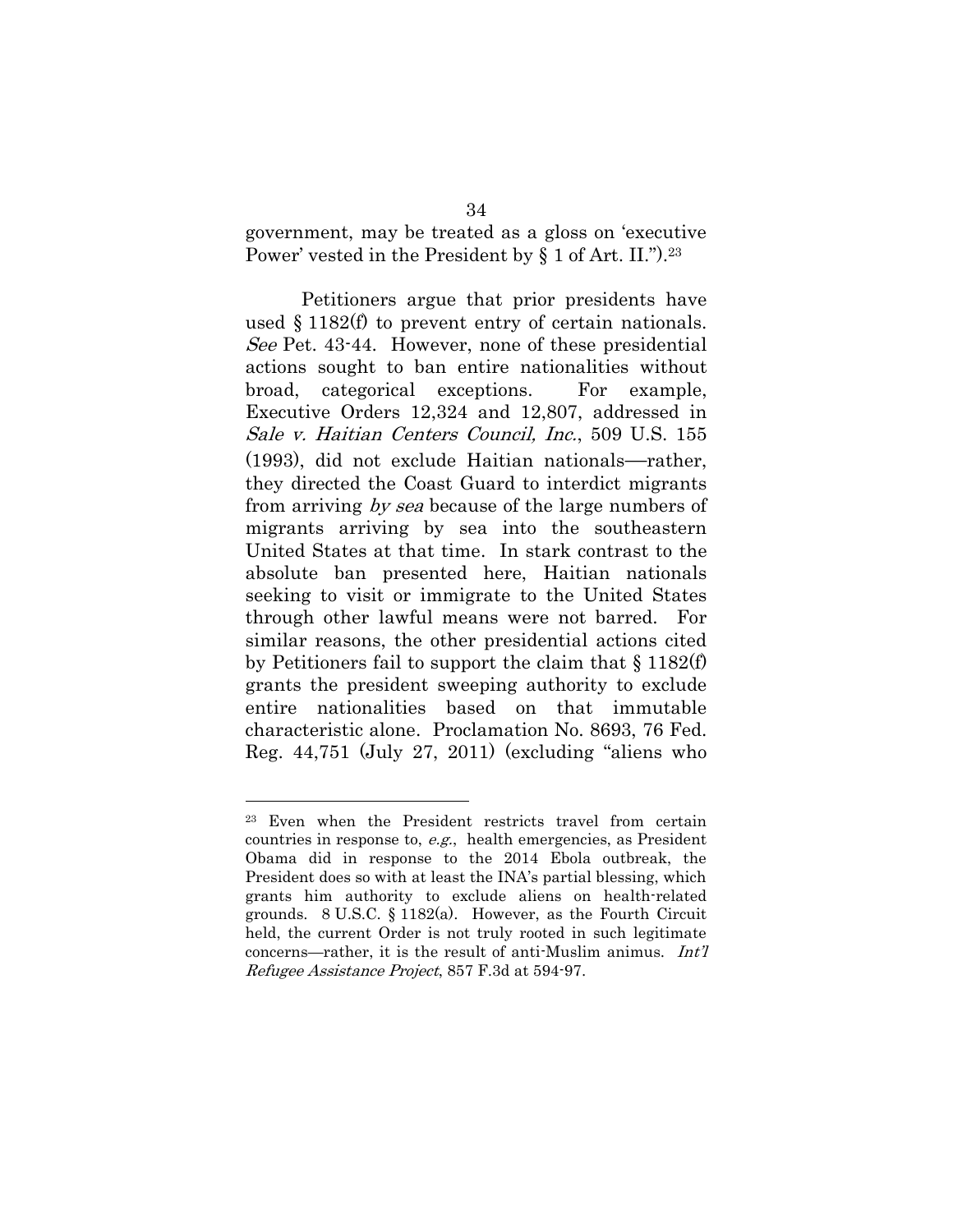are subject to United Nations Security Council travel bans"); Proclamation No. 8342, 74 Fed. Reg. 4093 (Jan. 22, 2009) (suspending entry of senior foreign government officials responsible for failing to combat human trafficking); Proclamation No. 6958, 61 Fed. Reg. 60,007 (Nov. 26, 1996) (restricting entry of certain officials of the Sudanese government and military); Exec. Order No. 12,807, 57 Fed. Reg. 23,133 (June 1, 1992) (see Executive Order 12,807 discussed above); Proclamation No. 5887, 53 Fed. Reg. 43,185 (Oct. 26, 1988) (excluding certain officials of the Nicaraguan government); Proclamation No. 5829, 53 Fed. Reg. 22,289 (June 14, 1988) (suspending "entry into the United States as immigrants and nonimmigrants of Panamanian nationals (and their immediate families), who formulate or implement the policies of Manuel Antonio Noriega and Manuel Solis Palma and who are designated by the Secretary of State"); Proclamation No. 5517, 51 Fed. Reg. 30,470 (Aug. 22, 1986) (limiting the entry of Cuban immigrants but providing for broad categorical exceptions, see supra note 22).

<span id="page-40-0"></span>In summary, Congress plainly did not intend to give the President carte blanche to prevent entire nationalities of aliens from entering the country. Section 1182(f)'s grant of authority should be construed so as not to create unnecessary tension with the rest of the INA, and thus construed, the Order's travel ban should be invalidated as an action that lies beyond the President's authority. See Gonzales v. Oregon, 546 U.S. 243, 267 (2006).